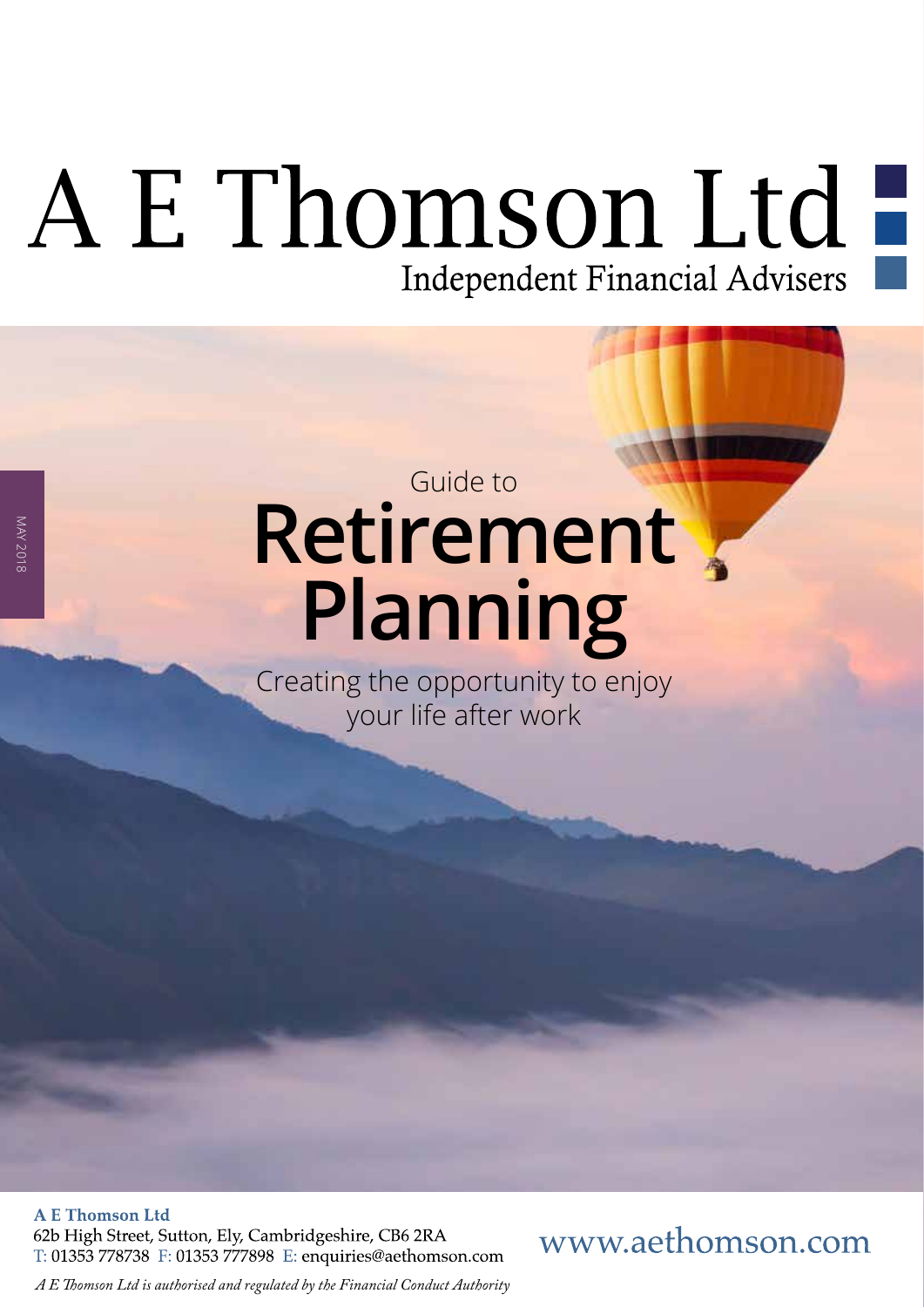### Guide to **Retirement Planning**

Creating the opportunity to enjoy your life after work

Welcome to our Guide to Retirement Planning. In recent years, retirement has become more about the opportunity to enjoy your life after work. Your fnances are a huge part of achieving that. With the maximum State Pension currently £8,546.20 (2018/19) a year, you'll need to decide if this is going to be enough for you to live on when you retire.

However you see your retirement, it's important not to worry about your money running out. We'll help you to establish your goals and priorities and review your existing pensions and investments, calculating expected future income and how much you might need to contribute.

#### **IT'S NEVER TOO LATE TO GET STARTED**

When planning for retirement, the truth is that the earlier you start saving and investing, the better off you'll be, thanks to the power of compound interest. And even if you began saving late or have yet to begin, there are steps you can take to increase your retirement savings. It's never too late to get started. Life changes when you retire – and so does how you spend your money. Whatever your plans, it's important to keep on top of things and think about the lifestyle you want.

Everybody's circumstances are different, but the key consideration for most people when they think about retiring will come down to factors such as: how much money they think they'll need in retirement, if they plan to phase their retirement by working part-time, their life expectancy and health, and how much money they've saved in pensions and other investments.

#### **HELPING GIVE YOU MORE PEACE OF MIND**

Whether it's saving for retirement or living in retirement, we can help give you more peace of mind with a financial plan that is able to remain on track as your life continues to change. In this guide, we consider the various options you have when it comes to taking money from your pension pot.

You can choose one or a combination of these options, some of which will affect you for the rest of your life, which is why it's essential you obtain professional financial advice.

#### **ARE YOU MAXIMISING YOUR RETIREMENT OPPORTUNITIES?**

Changes to pension rules in recent years mean now could be a good time to revisit your provision for retirement planning. Whether you are in the process of building your pension pot or getting ready to retire, we can advise you on all aspects of your retirement planning. To discuss how to maximise your retirement opportunities, please contact us.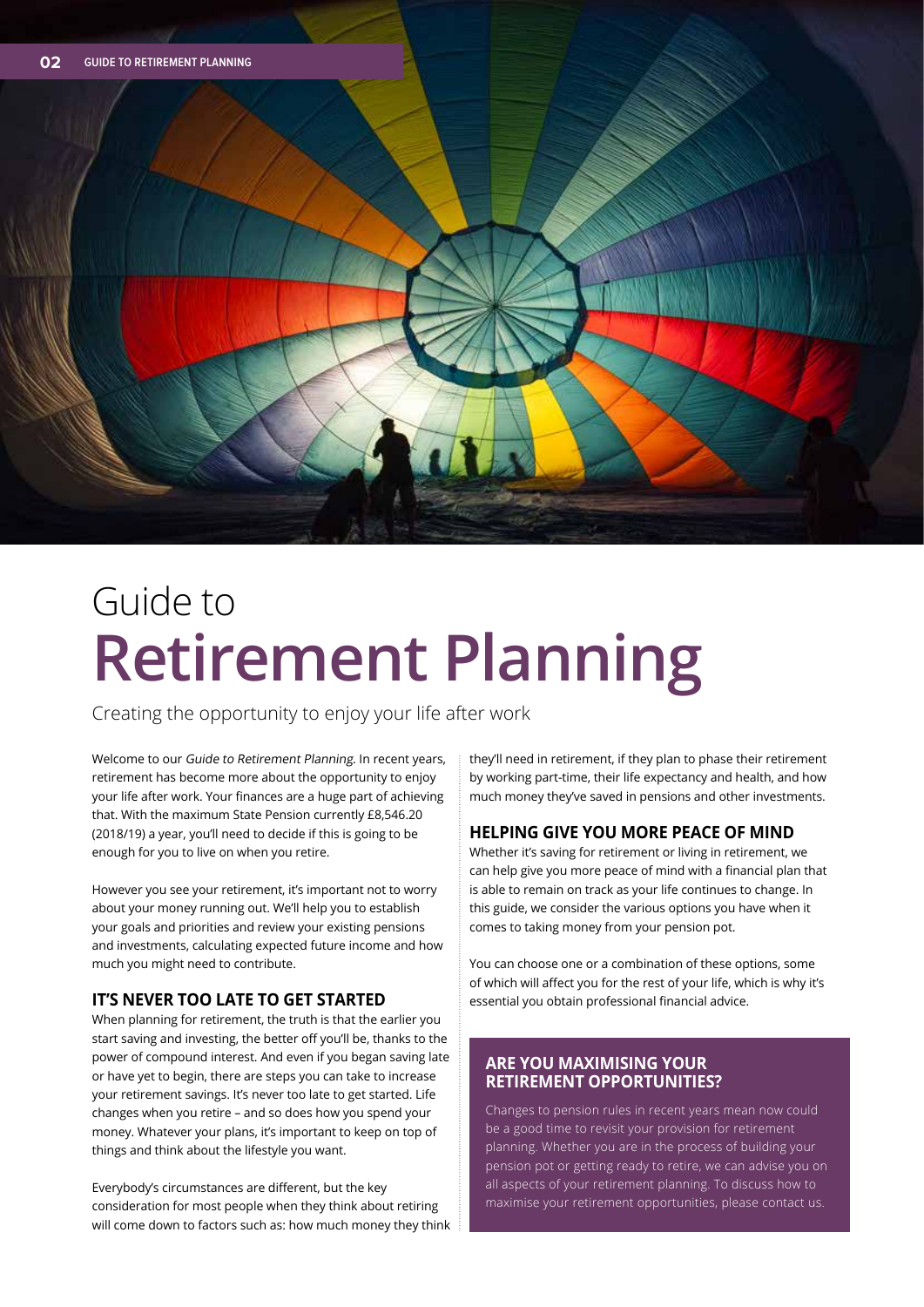### Contents

Creating the opportunity to enjoy your life after work

#### **04 PENSION FREEDOMS**

Accessing your entire pension flexibly

#### **05 TAX RELIEF AND PENSIONS**  Annual and lifetime limits

#### **06 PENSION LIFETIME ALLOWANCE**

Putting a value on your pension savings in the future

#### **07 STATE PENSION**

New changeover arrangements designed to be simpler than the old system

**08 DEFINED CONTRIBUTION PENSION SCHEMES**

> Building up a pot of money to provide an income in retirement

- **09 DEFINED BENEFIT PENSION SCHEMES** Paying out a secure income for life which increases each year
- **10 PERSONAL PENSIONS** Saving tax-efficiently for retirement
- **11 SELF-INVESTED PERSONAL PENSIONS** Providing greater fexibility with the investments you

can choose

| 12 | <b>PENSION CONSOLIDATION</b><br>Managing your retirement savings in one place                                                                 |
|----|-----------------------------------------------------------------------------------------------------------------------------------------------|
| 13 | USING YOUR PENSION POT<br>More choice and flexibility than ever before                                                                        |
| 14 | <b>TAKING YOUR PENSION</b><br>Using different parts of one pension pot or using<br>separate or combined pots                                  |
| 17 | <b>BUYING AN ANNUITY</b><br>A regular retirement income for the rest of your life                                                             |
| 18 | <b>DECIDING WHAT TO DO WITH YOUR</b><br>SAVINGS IN RETIREMENT<br>Make sure you don't run out of money or face a reduced<br>standard of living |

#### **19 EMBRACING THE BENEFITS OF RETIREMENT**

New lease of life and new-found time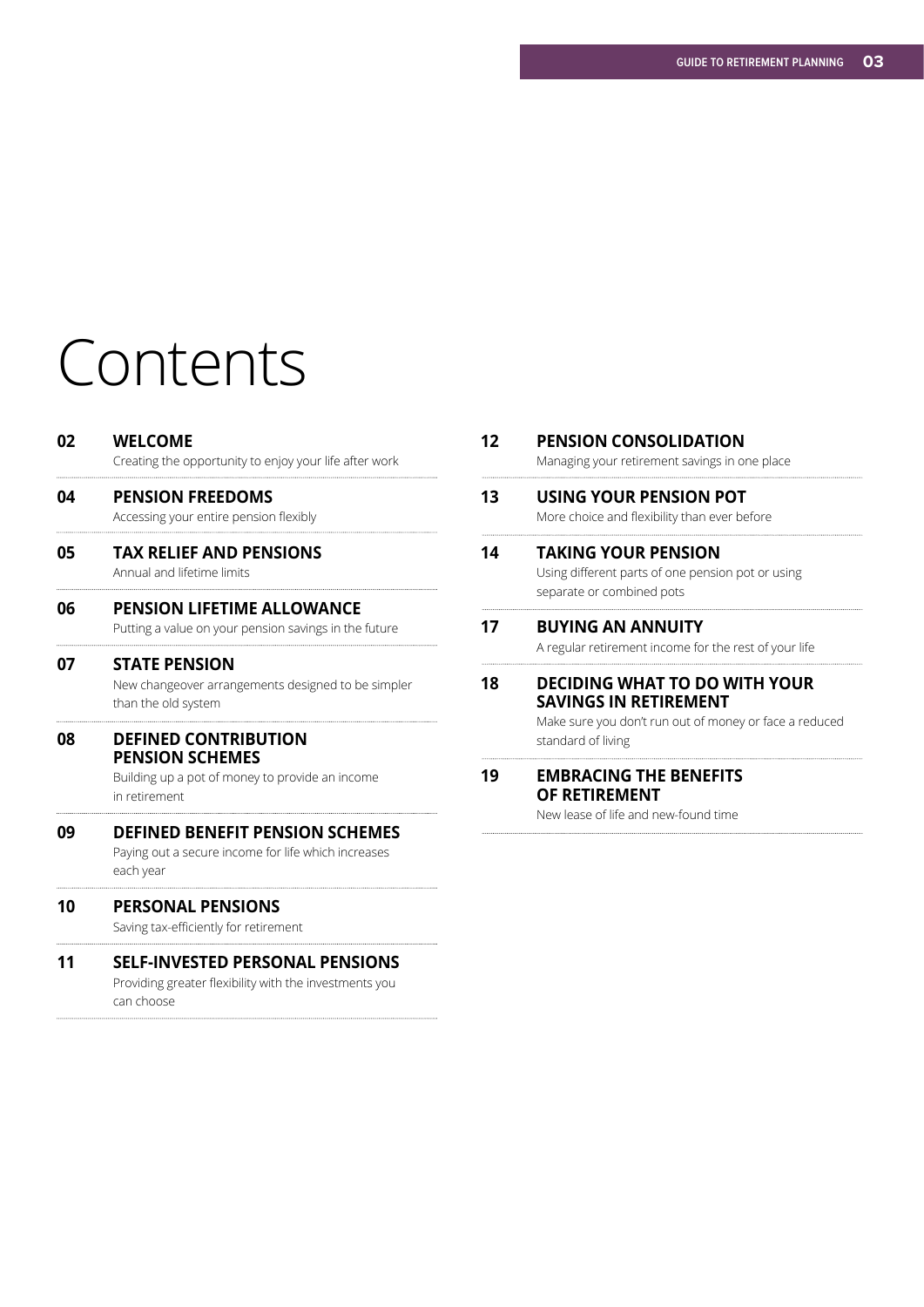

### **Pension freedoms**

Accessing your entire pension fexibly

How your future looks will ultimately be determined by having the right vehicle in place for your retirement. As you approach retirement and start thinking about when and how to take your money, it's a good idea to check what pensions you have and what they might give you. The rules around pensions are continuously changing, which means it's essential to receive regular professional advice on how to build up and invest your pension effectively.

The concept of an 'ageing population' may feel overused, but the fact is that advances in medicine and generally improving living standards are combining to increase how long we can expect to live. The backdrop to this is a tightening of the welfare state, including the basic State Pension. We need to make our own provision if we are to have any chance of a comfortable retirement.

#### **RADICAL CHANGES TO PENSIONS**

On 6 April 2015, the Government introduced the most radical changes to pensions in almost a hundred years. Individuals from the age of 55 with a defned contribution pension were for the frst time able to access their entire pension fexibly if they wished.

The pension freedoms, announced by the then Chancellor, George Osborne, in Budget 2014 gave over-55s full control

of their retirement savings. Instead of being required to buy an annuity with a money purchase pension pot, individuals aged 55 and over could take their money however they deemed appropriate. Generally, 25% of the pension pot is tax-free, and the remainder subject to Income Tax at the individual's current rate.

The majority of people at retirement prior to the introduction of pension freedoms had only one realistic option, which was to buy an annuity. Today, you have a much greater choice about how you spend your pension – but there are also greater risks involved if you get it wrong.

#### **MAKE SURE YOUR PENSION SAVINGS LAST**

Pension freedom means the responsibility is up to you to make sure your pension savings last as long as you need them to. Typically, this could be between 20 and 30 years, or even longer, which is why it is essential to obtain professional fnancial advice. Retirement has always been one of the biggest fnancial decisions you will make in your lifetime, and it is now much more complicated.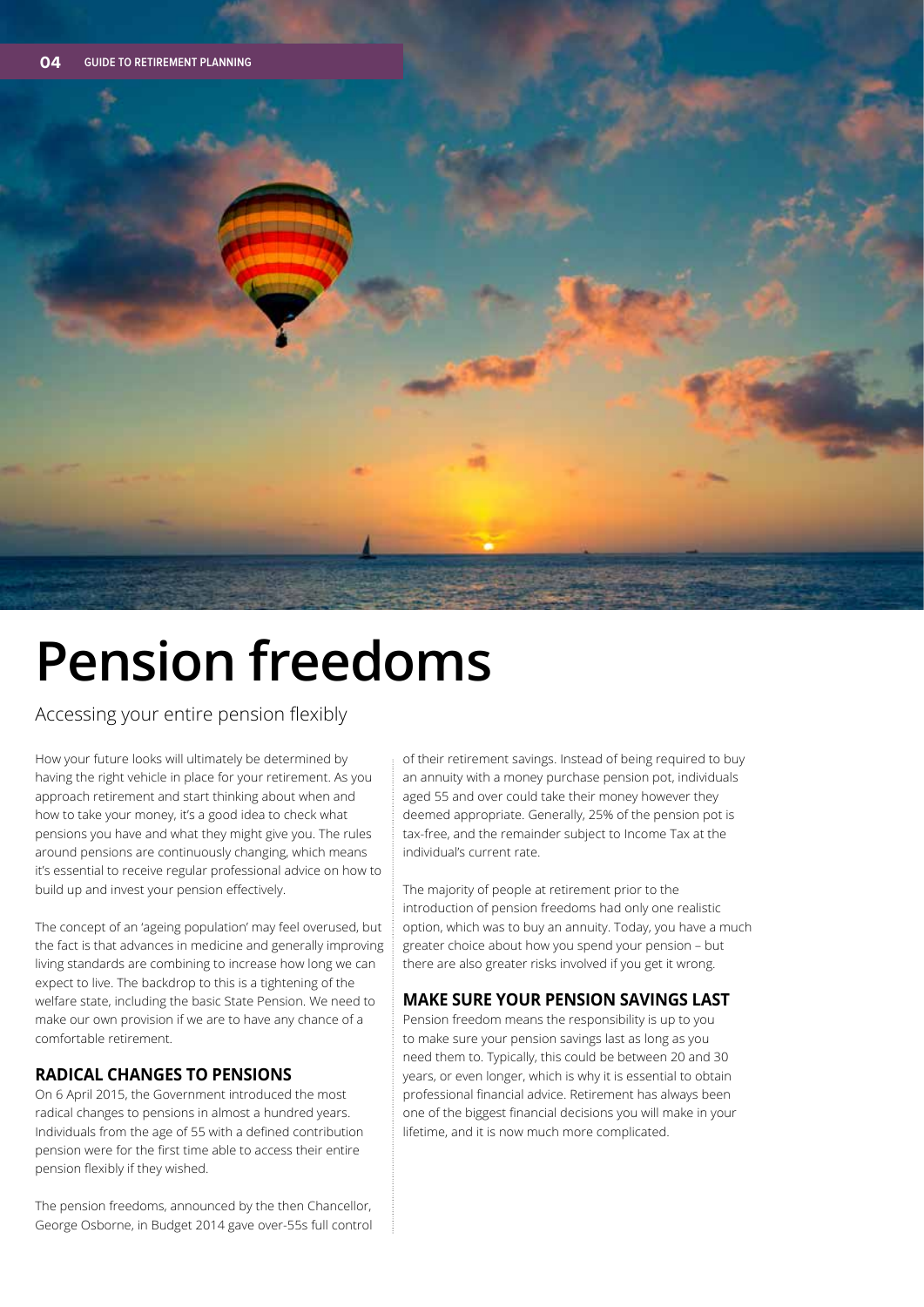### **Tax relief and pensions**

Annual and lifetime limits

When it comes to managing money, one of the things some people find most difficult to understand is the tax relief they receive on payments into their pension. Tax relief means some of your money that would have gone to the Government as tax goes into your pension instead. You can put as much as you want into your pension, but there are annual and lifetime limits on how much tax relief you get on your pension contributions.

#### **TAX RELIEF ON YOUR ANNUAL PENSION CONTRIBUTIONS**

If you're a UK taxpayer, in the tax year 2018/19 the standard rule is that you'll receive tax relief on pension contributions of up to 100% of your earnings or a £40,000 annual allowance, whichever is lower. Any contributions you make over this limit will be subject to Income Tax at the highest rate you pay. However, you can carry forward unused allowances from the previous three years, as long as you were a member of a pension scheme during those years.

But there is an exception to this standard rule. If you have a defned contribution pension and you start to draw money from it, the annual allowance is reduced by £1 for every £2 income where adjusted income exceeds £150,000.

#### **THE MONEY PURCHASE ANNUAL ALLOWANCE (MPAA)**

In the tax year 2018/19, if you start to take money from your defned contribution pension, this can trigger a lower annual allowance of £4,000. This is known as the 'Money Purchase Annual Allowance' (MPAA). That means you'll only receive tax relief on pension contributions of up to 100% of your earnings or £4,000, whichever is the lower.

Whether the lower £4,000 annual allowance applies depends on how you access your pension pot, and there are some complicated rules around this.

#### **The main situations when you'll trigger the MPAA are:**

- $\blacksquare$  If you start to take ad-hoc lump sums from your pension pot
- $\blacksquare$  If you put your pension pot money into an income drawdown fund and start to take income

#### **The MPAA will not be triggered if you take:**

- A tax-free cash lump sum and buy an annuity (an insurance product that gives you a guaranteed income for life)
- $A$  tax-free cash lump sum and put your pension pot into an income drawdown product but don't take any income from it

You can't carry over any unused MPAA to another tax year.

The lower annual allowance of £4,000 only applies to contributions to defned contribution pensions and not defned beneft pension schemes.

#### **TAX RELIEF IF YOU'RE A NON-TAXPAYER**

If you're not earning enough to pay Income Tax, you'll still qualify to have tax relief added to your contributions up to a certain amount.

The maximum you can pay is £2,880 a year or 100% of your earnings – subject to your annual allowance.

Tax relief is added to your contribution, so if you pay £2,880, a total of £3,600 a year will be paid into your pension scheme, even if you earn less than this.

#### **HOW MUCH CAN YOU BUILD UP IN YOUR PENSION?**

A pension lifetime allowance puts a top limit on the value of pension benefts that you can receive without having to pay a tax charge.

The pension lifetime allowance is £1,030,000 for the tax year 2018/19. Any amount above this is subject to a tax charge of 25% if paid as pension, or 55% if paid as a lump sum.

#### **WORKPLACE PENSIONS, AUTOMATIC ENROLMENT AND TAX RELIEF**

Since October 2012, a system has being gradually phased in requiring employers to automatically enrol all eligible workers into a workplace pension.

It requires a minimum total contribution, made up of the employer's contribution, the worker's contribution and the tax relief.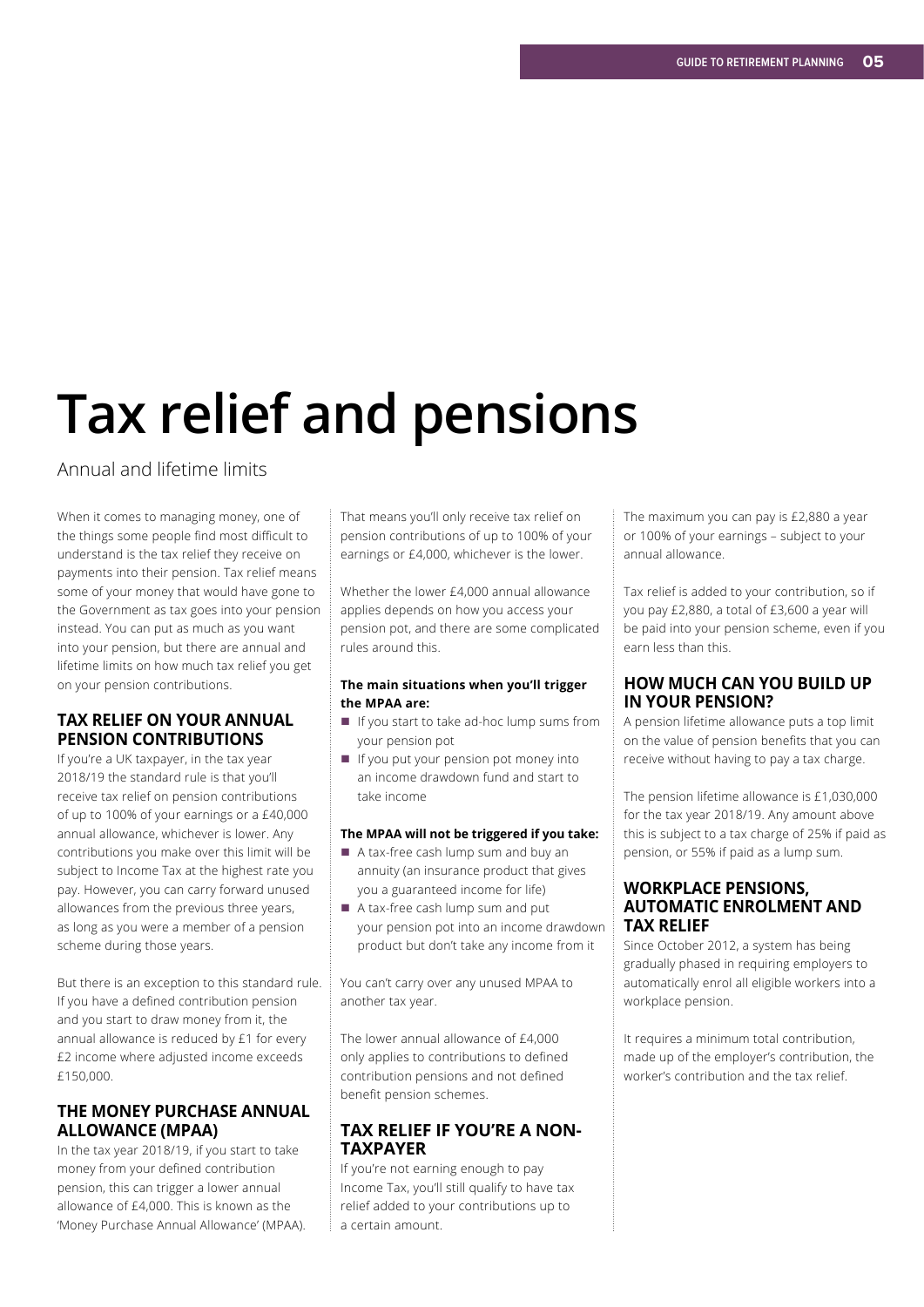

### **Pension lifetime allowance**

Putting a value on your pension savings in the future

The pension lifetime allowance is a limit on the value of payouts from your pension schemes – whether lump sums or retirement income – that can be made without triggering an extra tax charge.

The lifetime allowance for most people is £1,030,000 in the tax year 2018/19.

It applies to the total of all the pensions you have, including the value of pensions promised through any defned beneft schemes you belong to, but excluding your State Pension.

From 6 April 2018, the standard pension lifetime allowance increases annually in line with the Consumer Prices Index (CPI).

#### **CHARGES IF YOU EXCEED THE LIFETIME ALLOWANCE**

It's important to think about what the value of your pension savings could be in the future. If the cumulative value of the payouts from your pension pots, including the value of the payouts from any defned beneft schemes, exceeds the pension lifetime allowance, there will be tax on the excess – called the 'lifetime allowance charge'.

The way the charge applies depends on whether you receive the money from your pension as a lump sum or as part of regular retirement income.

#### **LUMP SUMS**

Any amount over your lifetime allowance that you take as a lump sum is taxed at 55%. Your pension scheme administrator should deduct the tax and pay it over to HM Revenue & Customs (HMRC), paying the balance to you.

#### **INCOME**

Any amount over your lifetime allowance that you take as a regular retirement income – for instance, by buying an annuity – attracts a lifetime allowance charge of 25%.

This is on top of any tax payable on the income in the usual way.

For defned contribution pension schemes, your pension scheme administrator should pay the 25% tax to HMRC out of your pension pot, leaving you with the remaining 75% to use towards your retirement income.

For example, suppose someone who pays tax at the higher rate had expected to get £1,000 a year as income, but the 25% lifetime allowance charge reduced this to £750 a year. After Income Tax at 40%, the person would be left with £450 a year.

This means the lifetime allowance charge and Income Tax combined have reduced the income by 55% – the same as the lifetime allowance charge had the benefts been taken as a lump sum instead of income.

For defned beneft pension schemes, your pension scheme might decide to pay the tax on your behalf and recover it from you by reducing your pension.

If you wish to avoid the lifetime allowance charge, it's important to monitor the value of your pensions, and especially the value of changes to any defned beneft pensions, as these can be surprisingly large.

You might also wish to consider applying for protection if your pension savings is expected to exceed the lifetime allowance threshold.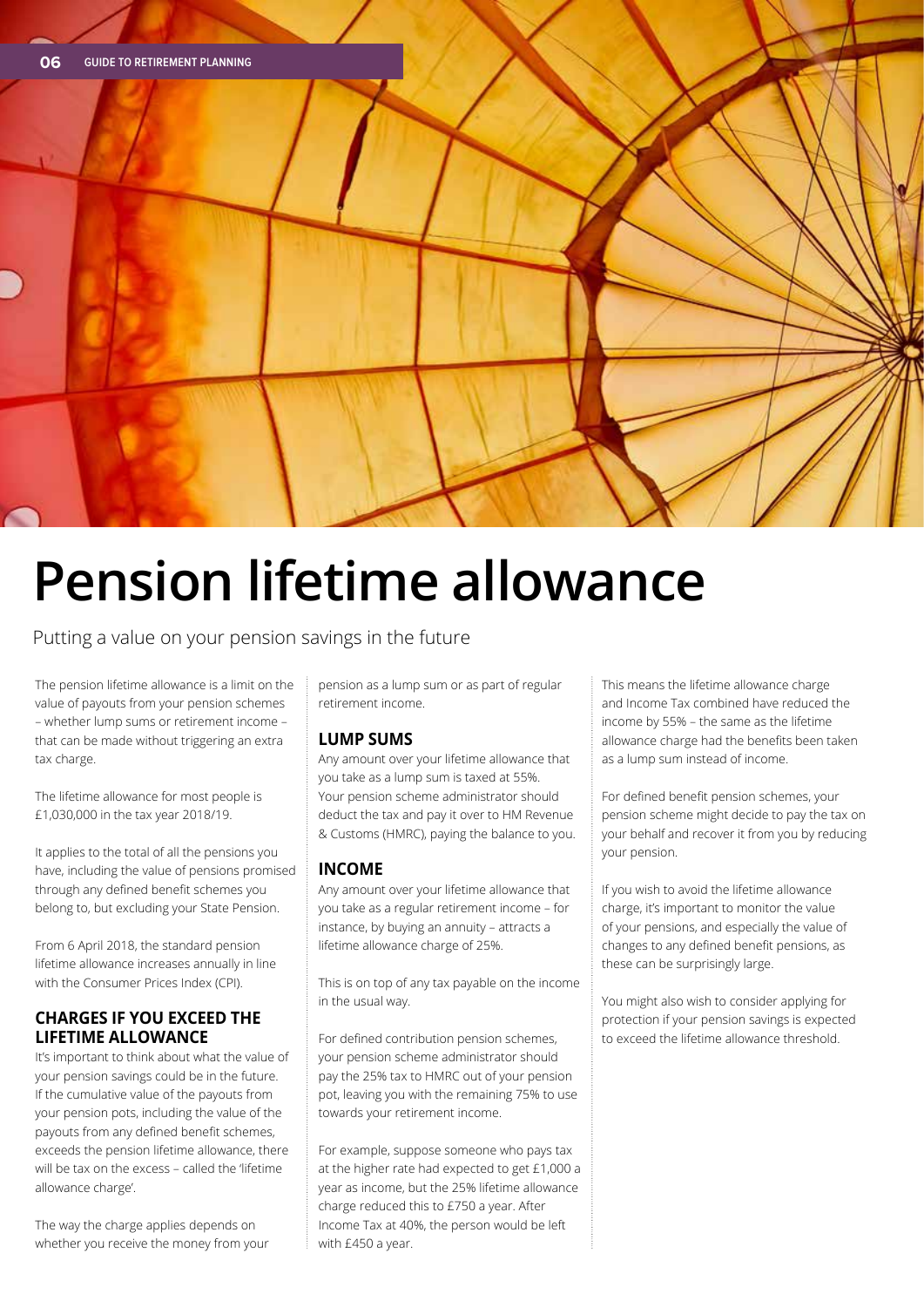### **State Pension**

New changeover arrangements designed to be simpler than the old system

The State Pension changed on 6 April 2016. If you reached State Pension age on or after that date, you'll get the new State Pension under the new rules. The new State Pension is designed to be simpler than the old system, but there are some changeover arrangements which you need to know about if you've already made contributions under the old system.

#### **You can claim the new State Pension at State Pension age if you have at least ten years National Insurance contributions and are:**

- A man born on or after 6 April 1951
- A woman born on or after 6 April 1953

If you were born before these dates, you will receive the old State Pension instead.

#### **HOW MUCH STATE PENSION WILL I GET?**

The full amount you can get under the new State Pension will be £164.35 per week in 2018/19, but this depends on your National Insurance (NI) record.

#### **If you have:**

- 35 years or more of NI contributions, you will get the full amount
- $\blacksquare$  Between ten and 34 years of contributions, you will receive a proportion of the pension
- $\blacksquare$  Less than ten years of NI contributions, you aren't eligible for the new State Pension

#### **HOW IS MY PENSION AMOUNT WORKED OUT?**

If you have already built up NI contributions under the pre-2016 system, you'll be given a 'starting amount'.

#### **This will be whichever of the following that's higher:**

- $i$  Either the amount you would have received under the pre-2016 system, including basic and additional pension
- $\blacksquare$  Or the amount you would get if the new State Pension had been in place at the start of your working life

If your 'starting amount' is more than the full amount of the new State Pension, any amount over that level will be protected and paid on top of the full amount when you start to claim the new State Pension.

If your starting amount is less than the full amount of the new State Pension, you may be able to build up a higher level of new State Pension through contributions and credits you make between 6 April 2016 and when you reach State Pension age.

#### **WHAT HAPPENS IF I WAS IN A 'CONTRACTED OUT' SCHEME?**

When working out the 'starting amount' for your State Pension, a deduction will be made if you have been in a 'contracted out' personal or workplace pension scheme – for example, if you have been a member of a public sector pension.

The deduction is made because in this case, normally you will have paid NI contributions at a lower rate because you were paying into a contracted out pension instead.

#### **CAN I USE MY PARTNER'S CONTRIBUTIONS?**

The State Pension is based on your own contributions, and in general you will not be able to claim on your spouse or registered civil partner's contributions at retirement or if you are widowed or divorced. However, if you're widowed, you may be able to inherit part of your partner's additional State Pension already built up.

If you are a woman who paid the reduced rate 'married woman's contributions', you may be able to use these contributions towards the State Pension.

#### **CAN I INCREASE MY STATE PENSION?**

If you're not on course to get a full State Pension, there may be some things you can do to help boost your pension.

#### **IF YOU DON'T CLAIM THE STATE PENSION STRAIGHT AWAY**

You don't have to claim your State Pension when you reach State Pension age. This is known as 'deferring', and could mean that you get extra State Pension when you do claim.

How much extra you get will depend on how long you defer claiming it. During 2018/19, eligible pensioners will be nearly £250 better off by the end of the tax year. Their annual income will be increased from £8,296.60 to £8,546.20.

#### **IF YOU'RE A CARER**

If you're a carer and don't work, this could affect your NI record and impact your State Pension amount. If you care for someone at least 20 hours per week, you could get Carer's Credit to help maintain your NI record.

#### **IF YOU LIVE ABROAD OR USED TO**

If you live abroad or used to, you may have a gap in your NI record which could affect the amount of State Pension you'll get.

You may be able to get a pension from the country you live/lived in. Contact the department responsible for State Pensions in that country. If the country is in the European Economic Area or Switzerland, then the DWP may be able to help you contact them.

If you reach State Pension age after 6 April 2016, you might be able to use the time you worked abroad to make up some of the qualifying years that you need to get the new State Pension. This depends on the country you lived in though.

#### **IF YOU HAVE GAPS IN YOUR NI RECORD**

If you have gaps in your record and want to boost your State Pension, you could make voluntary NI contributions. How much these are and if you are eligible will depend on your individual circumstances.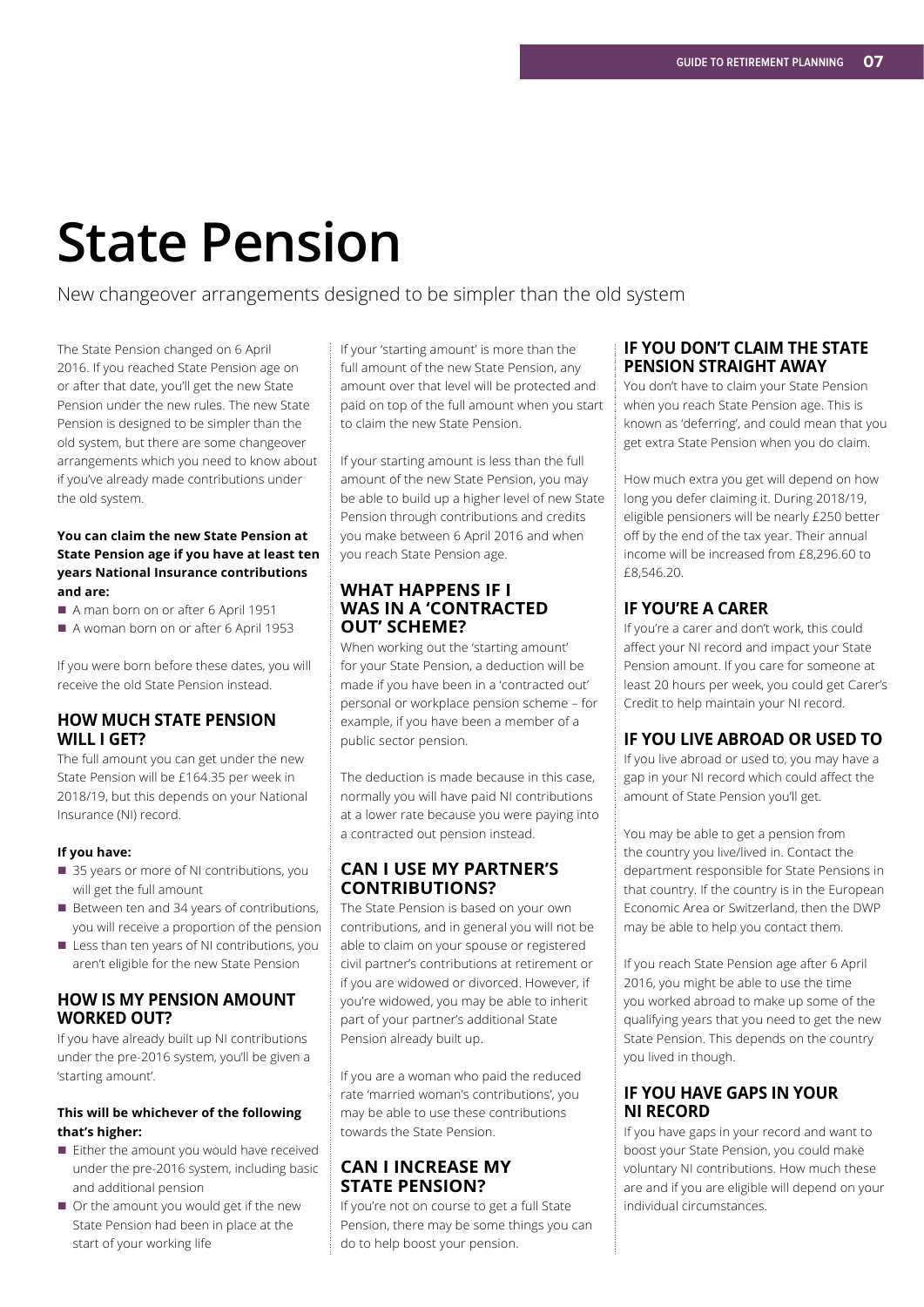

### **Defined contribution pension schemes**

Building up a pot of money to provide an income in retirement

With a defned contribution pension, you build up a pot of money that you can then use to provide an income in retirement. Unlike defned beneft schemes, which promise a specific income, the income you might get from a defined contribution scheme depends on factors including the amount you pay in, the fund's investment performance and the choices you make at retirement.

Defned contribution pensions build up a pension pot using your contributions and your employer's contributions (if applicable), plus investment returns and tax relief. If you're a member of the scheme through your workplace, then your employer usually deducts your contributions from your salary before it is taxed. If you've set the scheme up for yourself, you arrange the contributions yourself.

The fund is usually invested in stocks and shares, along with other investments, with the aim of growing it over the years before you retire. You can usually choose from a range of funds to invest in. Remember, though, that the value of investments can go up or down.

#### **The size of your pension pot and amount of income you receive when you retire will depend on:**

- $\blacksquare$  How much you pay into your pot
- $\blacksquare$  How long you save for
- $\blacksquare$  How much your employer pays in (if a workplace pension)
- $\blacksquare$  How well your investments have performed
- What charges have been taken out of your
- pot by your pension provider
- $\blacksquare$  How much you take as a cash lump sum
- $\blacksquare$  The choices you make when you retire
- Annuity rates at the time you retire if you choose the annuity route

When you retire, your pension provider will usually offer you a retirement income (an annuity) based on your pot size, but you don't have to take this, and it isn't your only option.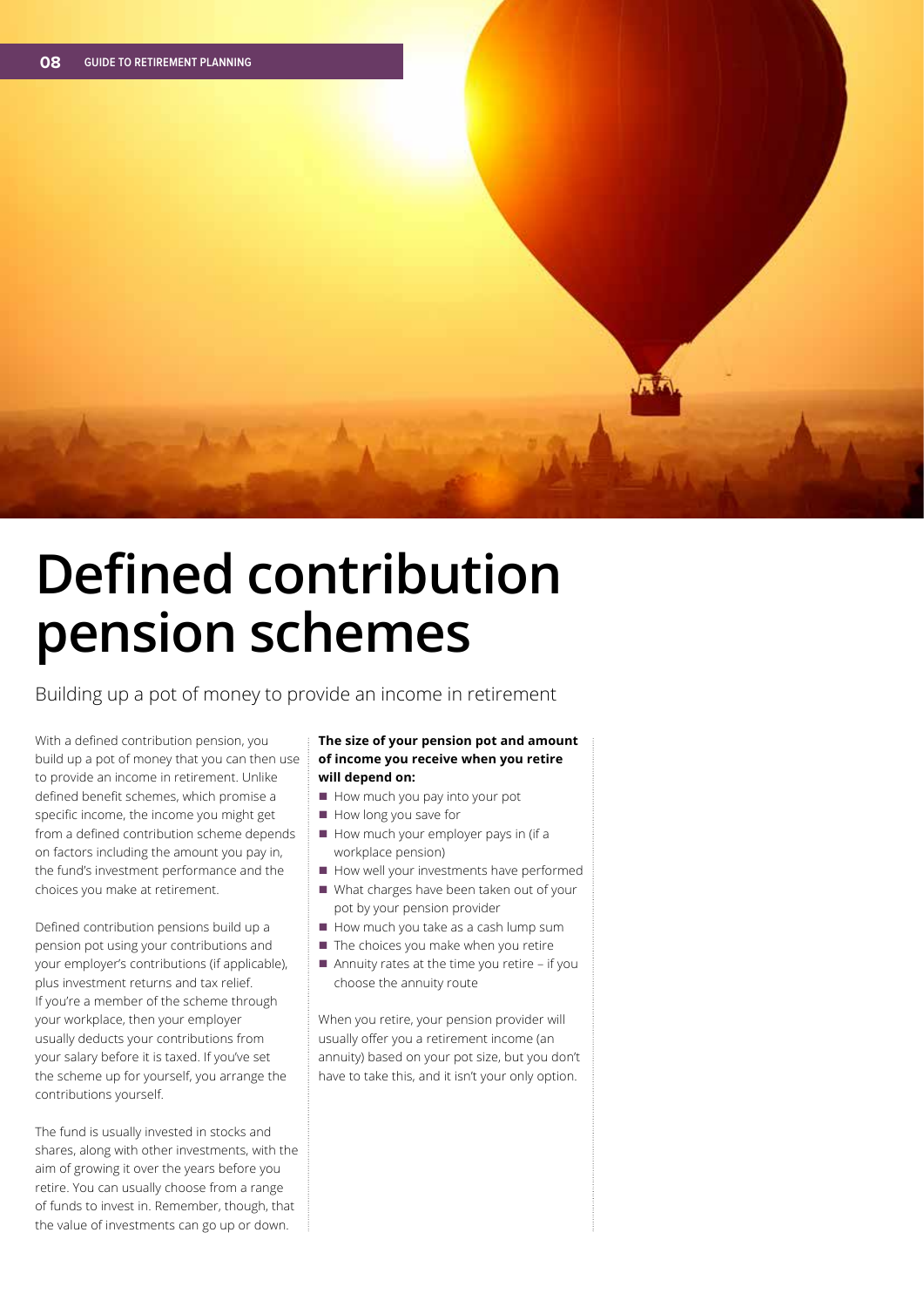### **Defined benefit pension schemes**

Paying out a secure income for life which increases each year

A defined benefit pension scheme is one where the amount paid to you is set using a formula based on how many years you've worked for your employer and the salary you've earned, rather than the value of your investments. If you work or have worked for a large employer or in the public sector, you may have a defned benefit pension.

Defned beneft pensions pay out a secure income for life which increases each year. They also usually pay a pension to your spouse or registered civil partner and/or your dependants when you die.

#### **The pension income they pay is based on:**

- $\blacksquare$  The number of years you've been a member of the scheme – known as 'pensionable service'
- $\blacksquare$  Your pensionable earnings this could be your salary at retirement (known as 'final salary'), or salary averaged over a career ('career average'), or some other formula
- $\blacksquare$  The proportion of those earnings you receive as a pension for each year of membership – this is called the 'accrual rate' and some commonly used rates are 1/60th or 1/80th of your pensionable earnings for each year of pensionable service

These schemes are run by trustees who look after the interests of the scheme's members. Your employer contributes to the scheme and is responsible for ensuring there is enough money at the time you retire to pay your pension income.

#### **CALCULATING YOUR PENSION INCOME**

Check your latest pension statement to get an idea of how much your pension income may be. If you haven't got one, ask your pension administrator to send you one. Statements

vary from one scheme to another, but they usually show your pension based on your current salary, how long you've been in the scheme and what your pension might be if you stay in the scheme until the scheme's normal retirement age.

If you've left the scheme, you'll still receive a statement every year showing how much your pension is worth. In most cases, this pension will increase by a set amount each year up until retirement age. Contact your pension administrator if you're not receiving your annual statement.

#### **OPTIONS FOR TAKING YOUR PENSION**

When you take your pension, you can usually choose to take up to a 25% of the value of your pension as a tax-free lump sum. With most schemes, your pension income is reduced if you take this tax-free cash. The more you take, the lower your income. But some schemes, particularly public sector pension schemes, pay a tax-free lump sum automatically and in addition to the pension income.

Make sure you understand whether the pension shown on your statement is the amount you'll get before or after taking a tax-free lump sum. Also, don't forget that your actual pension income will be taxable.

#### **TAKING YOUR PENSION WITHOUT RETIRING**

Most defned beneft schemes have a normal retirement age of 65. This is usually the age at which your employer stops paying contributions to your pension and when your pension starts to be paid.

If your scheme allows, you may be able to take your pension earlier (from the age of 55), but this can reduce the amount you get quite considerably. It's possible to take your pension without retiring.

Again, depending on your scheme, you may be able to defer taking your pension, and this might mean you get a higher income when you do take it. Check with your scheme for details.

#### **PENSION INCOME AT THE DATE OF YOUR DEATH**

Once you pension starts to be paid, it will increase each year by a set amount – your scheme rules will tell you by how much. It will continue to be paid for life. When you die, a pension may continue to be paid to your spouse, registered civil partner and/or dependants. This is usually a fxed percentage (for example 50%) of your pension income at the date of your death.

You may be able to take your whole pension as a cash lump sum. If you do this, up to 25% of the sum will be tax-free, and the rest will be subject to Income Tax. You can usually do this from age 55 or earlier if you're seriously ill.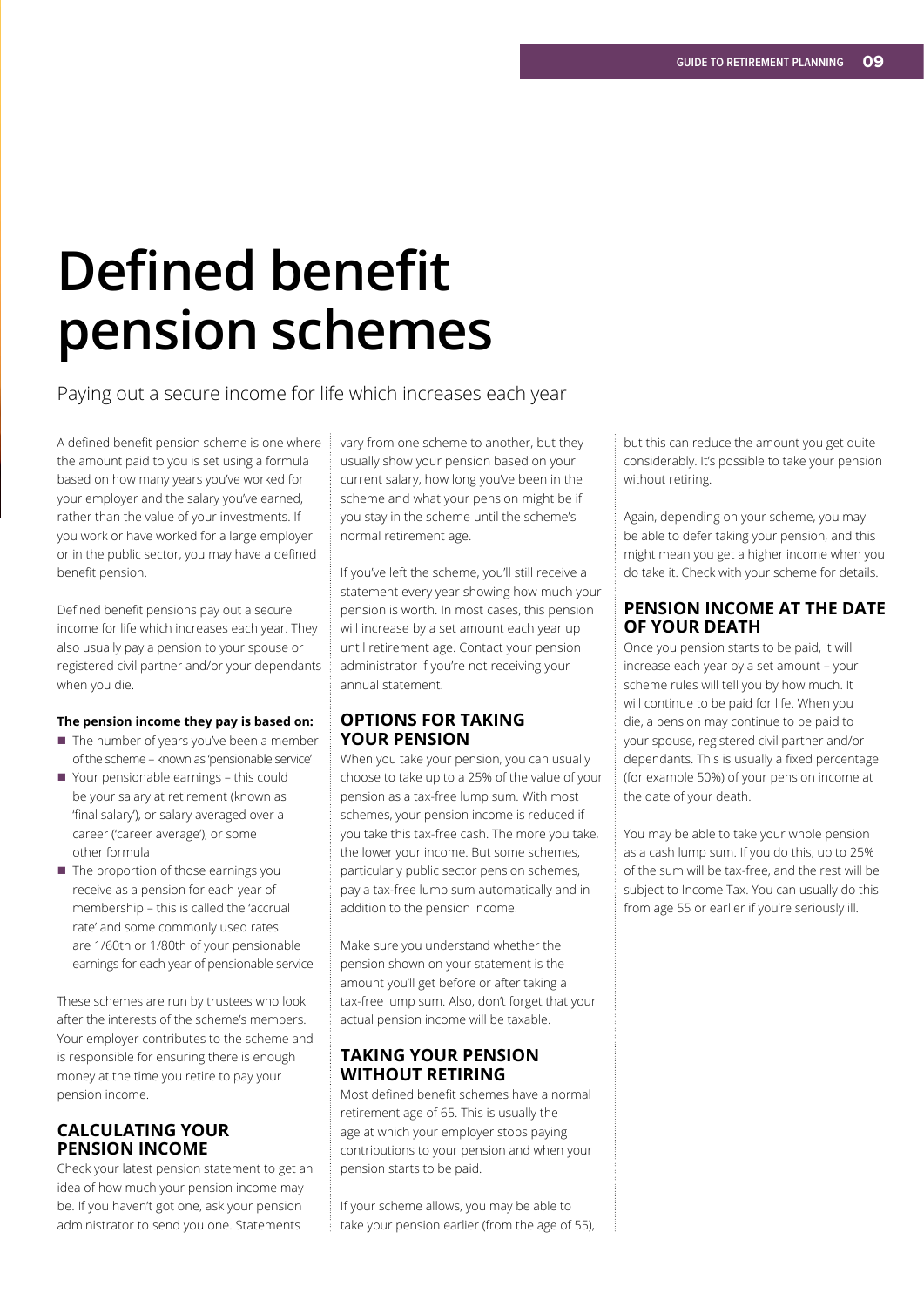

### **Personal pensions**

#### Saving tax-efficiently for retirement

A personal pension is a type of defned contribution pension. You choose the provider and make arrangements for your contributions to be paid. If you haven't got a workplace pension, getting a personal pension could be a good way of saving for retirement.

Your pension provider will claim tax relief at the basic rate and add it to your pension pot. If you're a higher-rate taxpayer, you'll need to claim the additional rebate through your tax return. You also choose where you want your contributions to be invested from a range of funds offered by your provider.

Your pension pot builds up in line with the contributions you make, investment returns and tax relief. The fund is usually invested in stocks and shares, along with other investments, with the aim of growing the fund over the years before you retire. You can usually choose from a range of funds to invest in.

#### **When you retire, the size of your pension pot when you retire will depend on:**

- How much you pay into your pension pot
- How long you save for
- $\blacksquare$  How much, if anything, your employer pays in
- $\blacksquare$  How well your investments have performed
- $\blacksquare$  What charges have been taken out of your pot by your pension provider

Following changes introduced in April 2015, you now have more choice and fexibility than ever before over how and when you can take money from your pension pot.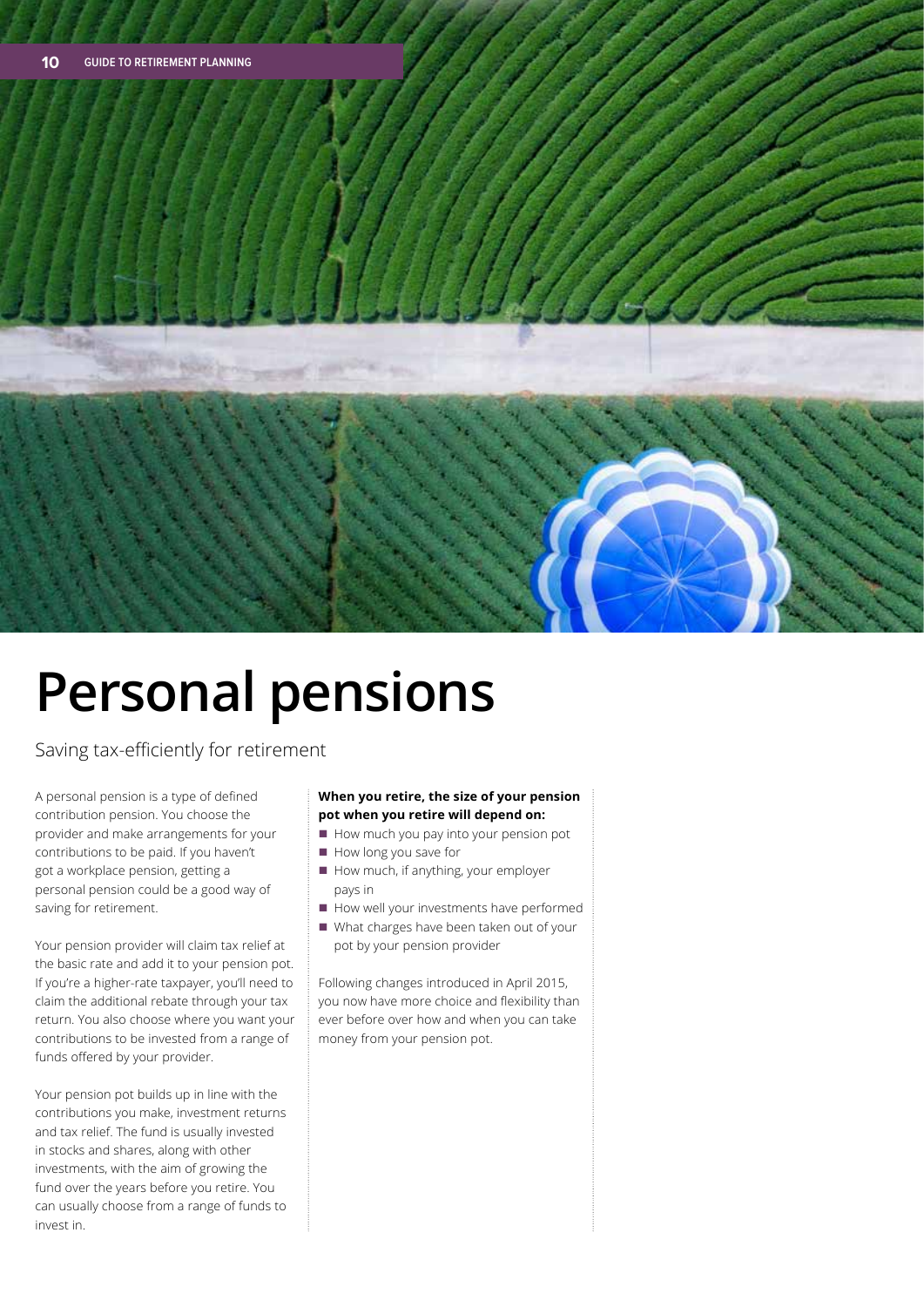

### **Self-invested personal pensions**

Providing greater fexibility with the investments you can choose

A self-invested personal pension (SIPP) is a pension 'wrapper' that holds investments until you retire and start to draw a retirement income. It is a type of personal pension and works in a similar way to a standard personal pension. The main difference is that with a SIPP, you have greater fexibility with the investments you can choose.

With standard personal pension schemes, your investments are managed for you within the pooled fund you have chosen. SIPPs are a form of personal pension that give you the freedom to choose and manage your own investments. Another option is to pay an authorised investment manager to make the decisions for you.

SIPPs are designed for people who want to manage their own fund by dealing with, and switching, their investments when they want to. SIPPs can also have higher charges than other personal pensions or stakeholder pensions. For these reasons, SIPPs tend to be more suitable for large funds and for people who are experienced in investing.

#### **Most SIPPs allow you to select from a range of assets in which to invest, including:**

- $\blacksquare$  Individual stocks and shares quoted on a recognised UK or overseas stock exchange
- **n** Government securities
- n Unit trusts
- nvestment trusts
- $\blacksquare$  Insurance company funds
- Traded endowment policies
- $\blacksquare$  Deposit accounts with banks and building societies
- Some National Savings and Investment products
- $\blacksquare$  Commercial property (such as offices, shops or factory premises)

These aren't all of the investment options that are available – different SIPP providers offer different investment options.

Residential property can't be held directly in a SIPP with the tax advantages that usually accompany pension investments. But, subject to some restrictions (including on personal use), residential property can be held in a SIPP through certain types of collective investments, such as real estate investment trusts, without losing the tax advantages. Not all SIPP providers accept this type of investment though.

New pension freedoms introduced in April 2015 mean you can access and use your pension pot in any way you wish from age 55. However, SIPPs aren't appropriate for everyone, and you should seek professional advice if you are considering this option.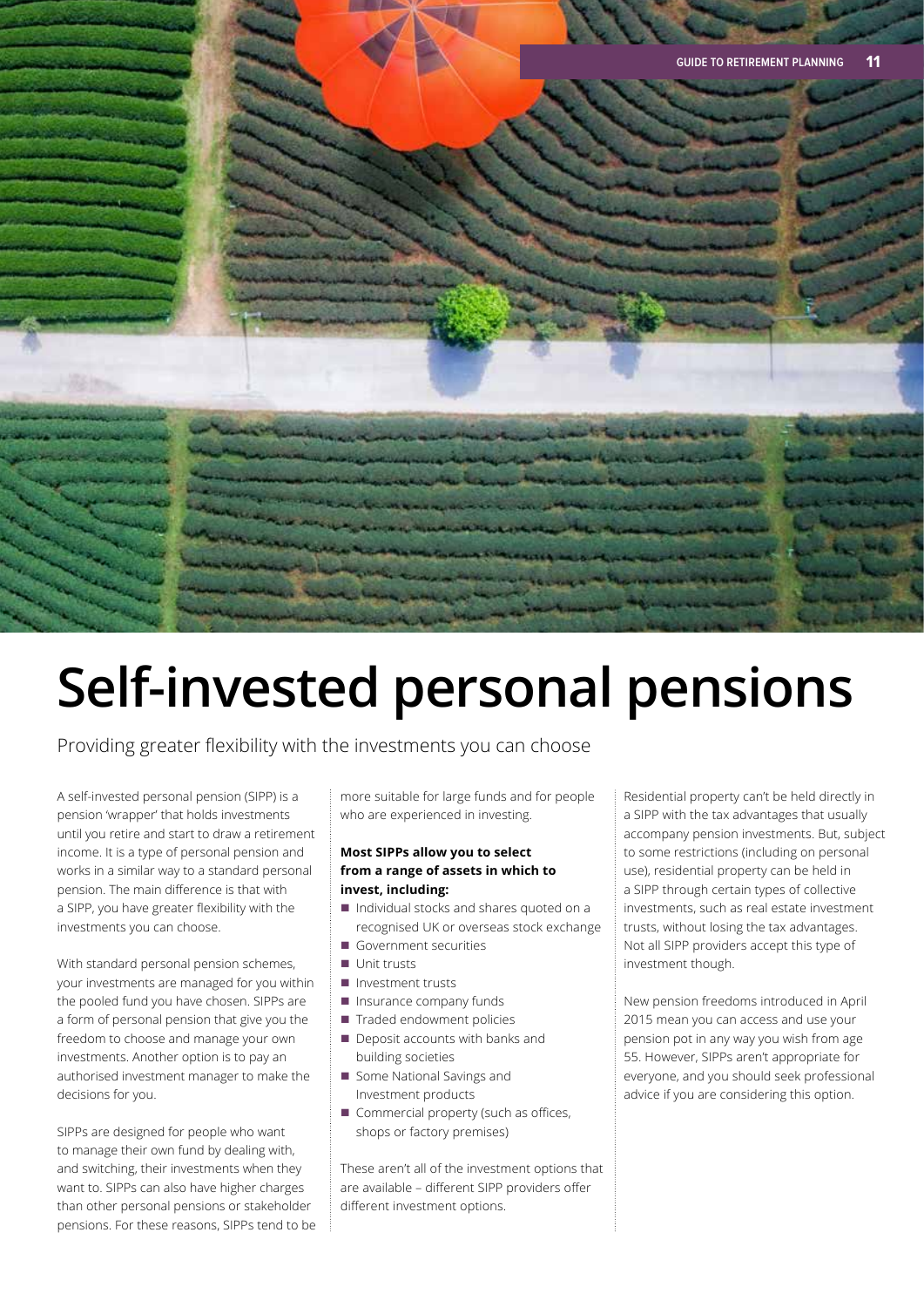

### **Pension consolidation**

Managing your retirement savings in one place

By the time we have been working for a decade or two, it is not uncommon to have accumulated multiple pension plans. There's no wrong time to start thinking about pension consolidation, but you might find yourself thinking about it if you're starting a new job or nearing retirement.

Consolidating your pensions means bringing them together into a new plan, so you can manage your retirement saving in one place. It can be a complex decision to work out whether you would be better or worse off combining your pensions, but by making the most of your pensions now, this could have a signifcant impact on your retirement.

#### **RETIREMENT SAVINGS IN ONE PLACE**

Whenever you decide to do it, when you retire it could be easier having a single view of all of your retirement savings in one place. However, not all pension types can or should be transferred. It's important that you obtain professional advice to compare the features and benefts of the plan(s) you are thinking of transferring.

Some alternative pension options may offer the potential for a better investment return than existing pensions – giving the opportunity to boost savings in retirement, without saving any more. In addition, some people might benefit from moving their money to a pension that offers funds with less risk – which may not have been available before. This could be particularly important as someone moves towards retirement, when they might not want to take as much risk with their money they've saved throughout their working life.

#### **KEEPING TRACK OF THE CHARGES**

If someone has several different pensions, it can be difficult to keep track of the charges they're paying to existing pension providers. By combining pensions into a new plan, lower charges could be available – providing the opportunity to further boost retirement savings. However, it's important to fully understand the charges on existing plans before considering consolidating pensions.

Combining pensions into one pot also reduces paperwork and makes it easier to estimate

the income someone can expect to receive in retirement. However, before the decision is made to consolidate pensions, it's essential to make sure there are no loss of benefits attributable to an existing pension.

Review your pension situation regularly It's essential that you review your pension situation regularly. If appropriate to your particular situation, and only after receiving professional fnancial advice, pension consolidation could enable existing policies to be brought together in one place, ensuring they are managed correctly in line with your wider objectives.

Gone are the days of a job for life. So many of us may have several pensions accumulated over the years – some of which we may have left with former employers and forgotten about! Don't forget your pension can and should work for you to provide a better quality of life when you retire. Looked after correctly, it can enable you to do more in retirement, or even start your retirement early.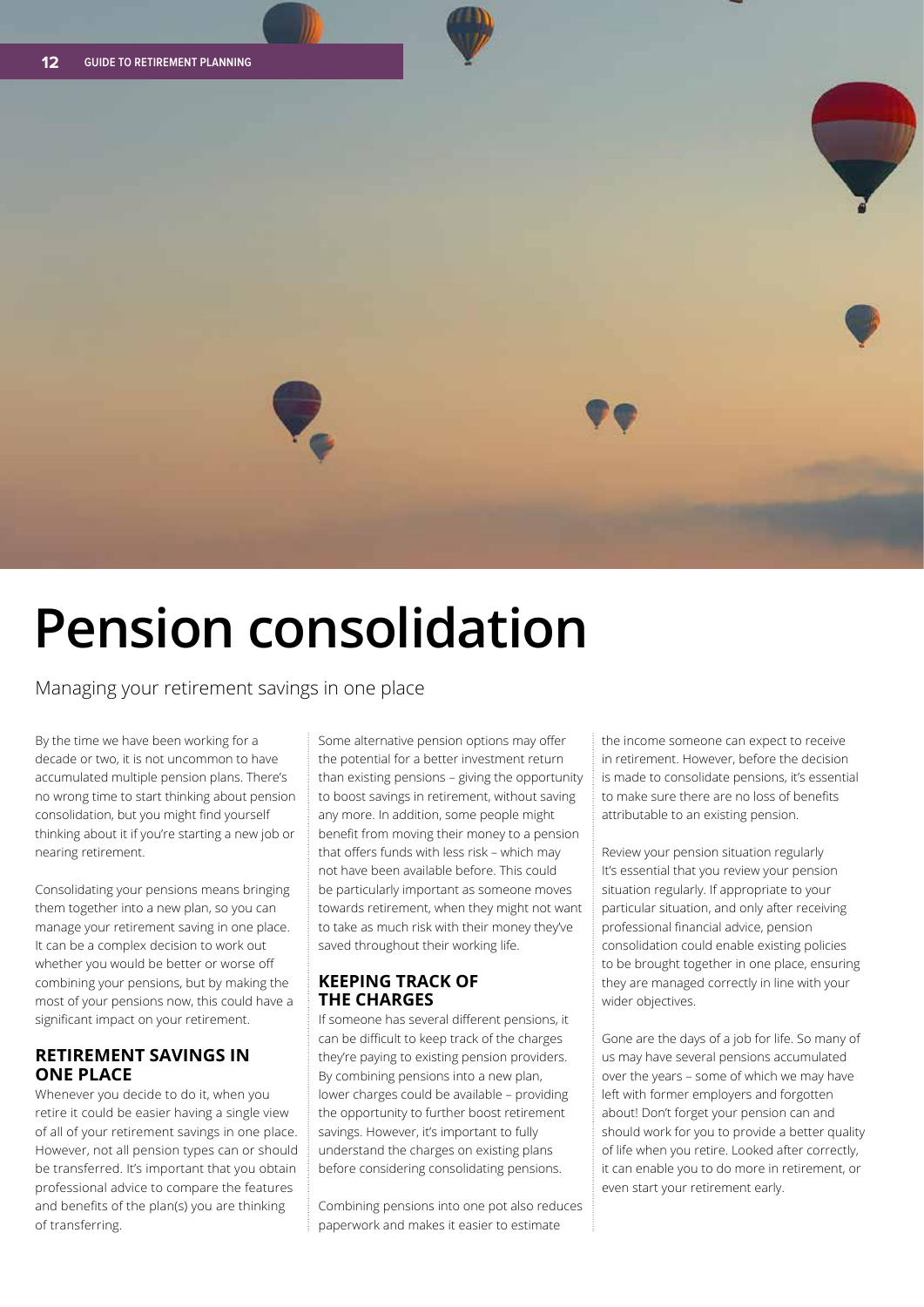

### **Using your pension pot**

More choice and fexibility than ever before

Under the pension freedoms rules introduced in April 2015, once you reach the age of 55, you can now take your entire pension pot as cash in one go if you wish. However, if you do this, you could end up with a large tax Income Tax bill and run out of money in retirement. It's essential to obtain professional advice before you make any major decisions about how to access your pension pot.

#### **CLOSING YOUR PENSION POT**

If you want to take your entire pension pot as cash, you simply close your pension pot and withdraw it all. The frst 25% is tax-free, and the remaining 75% is taxed at your highest Income Tax rate, calculated by adding it to the rest of your income.

This approach won't provide a regular income for you – or for your spouse or any other dependant after you die. Three quarters of the amount you withdraw is taxable income, so there's a possibility that your tax rate could increase when the money is added to your other income. Once you have exercised this option, you can't change your mind.

#### **TAX-EFFICIENT APPROACHES TO CONSIDER BEFORE TAKING YOUR PENSION**

There are likely to be a number of alternative tax-efficient approaches you should consider frst before taking your pension. Withdrawing a large cash sum could reduce any entitlement you have to benefits now, or as you grow older for example, to help with long-term care needs. Also, cashing in your pension to clear debts, buy a holiday or indulge in a big-ticket item will reduce the money you will have to live on in retirement, and you could end up with a large tax bill.

Depending on how much your pension pot is, when it's added to your other income, it might increase your tax rate. Your pension scheme or provider will pay the cash through a payslip and take off tax in advance – called 'PAYE' (Pay As You Earn). This means you might pay too much Income Tax and have to claim the money back – or you might owe more tax if you have other sources of income.

#### **EXCEEDING THE PENSION LIFETIME ALLOWANCE**

Extra tax charges or restrictions might apply if your pension savings exceed the lifetime allowance (currently £1,030,000), or if you have reached age 75 and have less lifetime allowance available than the value of the pension pot you want to cash in.

If the value of the pension pot you cash in is £10,000 or more, once you have taken the cash, the annual amount of defned contribution pension savings on which you can get tax relief is reduced from £40,000 (the Money Purchase Annual Allowance, or MPAA) to £4,000 (MPAA). If you want to carry on building up your pension pot, this option might not be suitable.

If you die, any remaining cash or investments from the money that came from your pension pot will count as part of your estate for Inheritance Tax purposes, whereas any part of your pot not used would not normally be liable.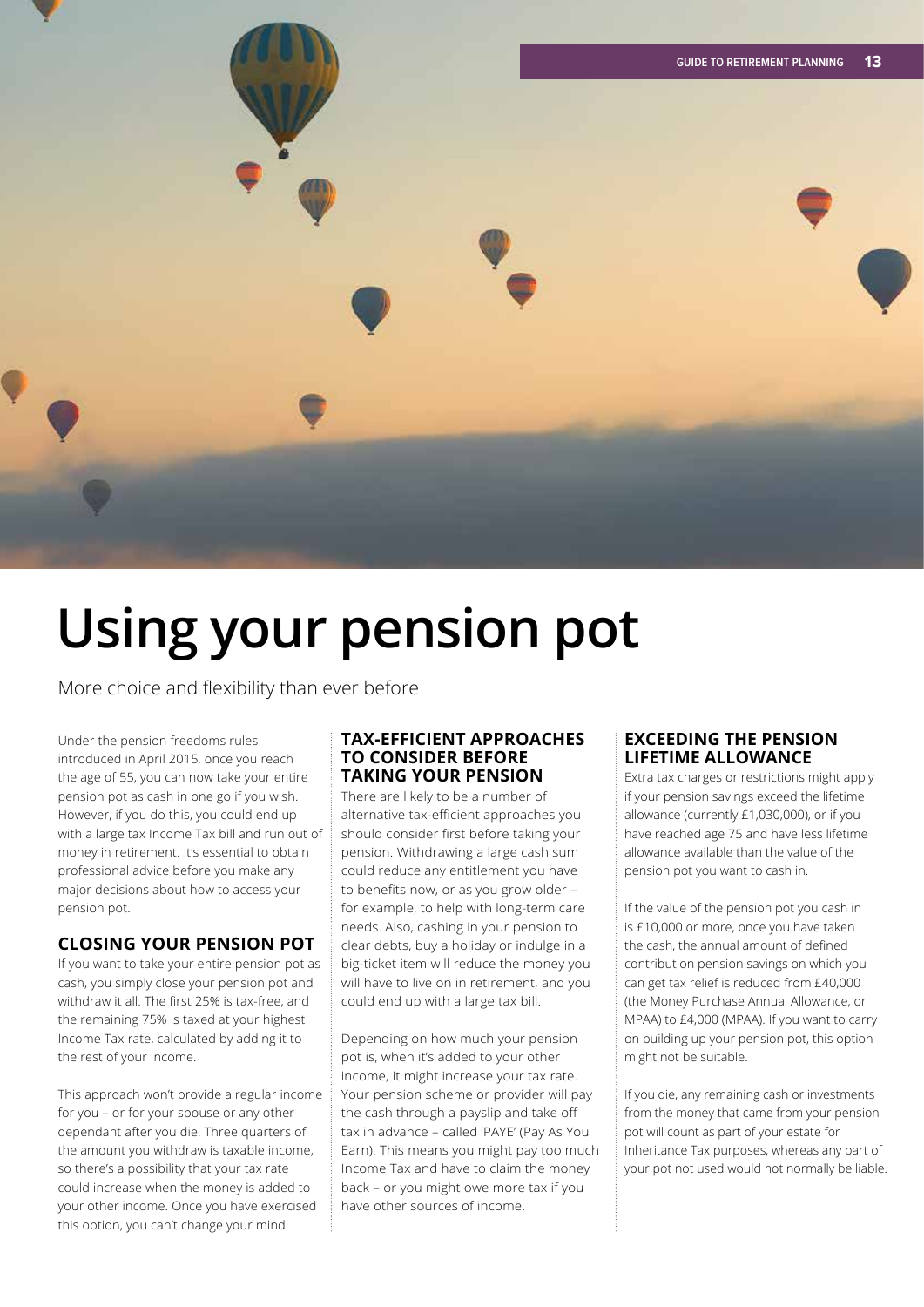

## **Taking your pension**

Using different parts of one pension pot or using separate or combined pots

Under the new fexible pension freedoms rules, you can now mix and match various options, using different parts of one pension pot or using separate or combined pots.

#### **LEAVE YOUR PENSION POT UNTOUCHED**

You might be able to delay taking your pension until a later date. Your pot then continues to grow tax-free, potentially providing more income once you access it.

It's important to check with your pension scheme or provider whether there are any restrictions or charges for changing your retirement date, and the process and deadline for telling them. Also, check that you won't lose any income guarantees – for example, a guaranteed annuity rate (GAR) – by delaying your retirement date.

The value of pension pots can rise or fall. Remember to review where your pot is invested as you get closer to the time you want to retire, and arrange to move it to less risky funds if necessary. If you want to delay taking your pot but your scheme or provider doesn't have this option, obtain advice and shop around before moving your pension.

The longer you delay, the higher your potential retirement income. However, this could affect your future tax – and your entitlement to benefits as you grow older, for example, longterm care costs.

You could instead delay taking some of your pension. For example, you might be able to arrange to retire gradually, or change to working part-time or fexibly, and then draw part of your pension. If you want your pot to remain invested after the age of 75, you'll need to check with your pension scheme or provider that they will allow this. If not, you might need to transfer to another scheme or provider who will.

n If you die before age 75: your untouched pension pots can pass tax-free to any nominated beneficiary. The money will

continue to grow tax-free as long as it stays invested, and provided they take it within two years of your death, the beneficiary can take it as a tax-free lump sum or as tax-free income. If they take it later, they pay tax on it

n If you die after 75: your nominated beneficiary takes the money as income or as a lump sum payment – they'll pay tax at their marginal rate. This means that the money will be added to their income and taxed in the normal way

If the total value of all your pension savings when you die exceeds the pension lifetime allowance (currently £1,030,000), further tax charges will be payable by the beneficiary.

#### **GUARANTEEING A REGULAR RETIREMENT INCOME FOR LIFE**

You can choose to take up to 25% of your pension pot as a one-off tax-free lump sum, then convert the rest into a taxable income for life called an 'annuity'. A lifetime annuity is a type of retirement income product that you buy with some or all of your pension pot. It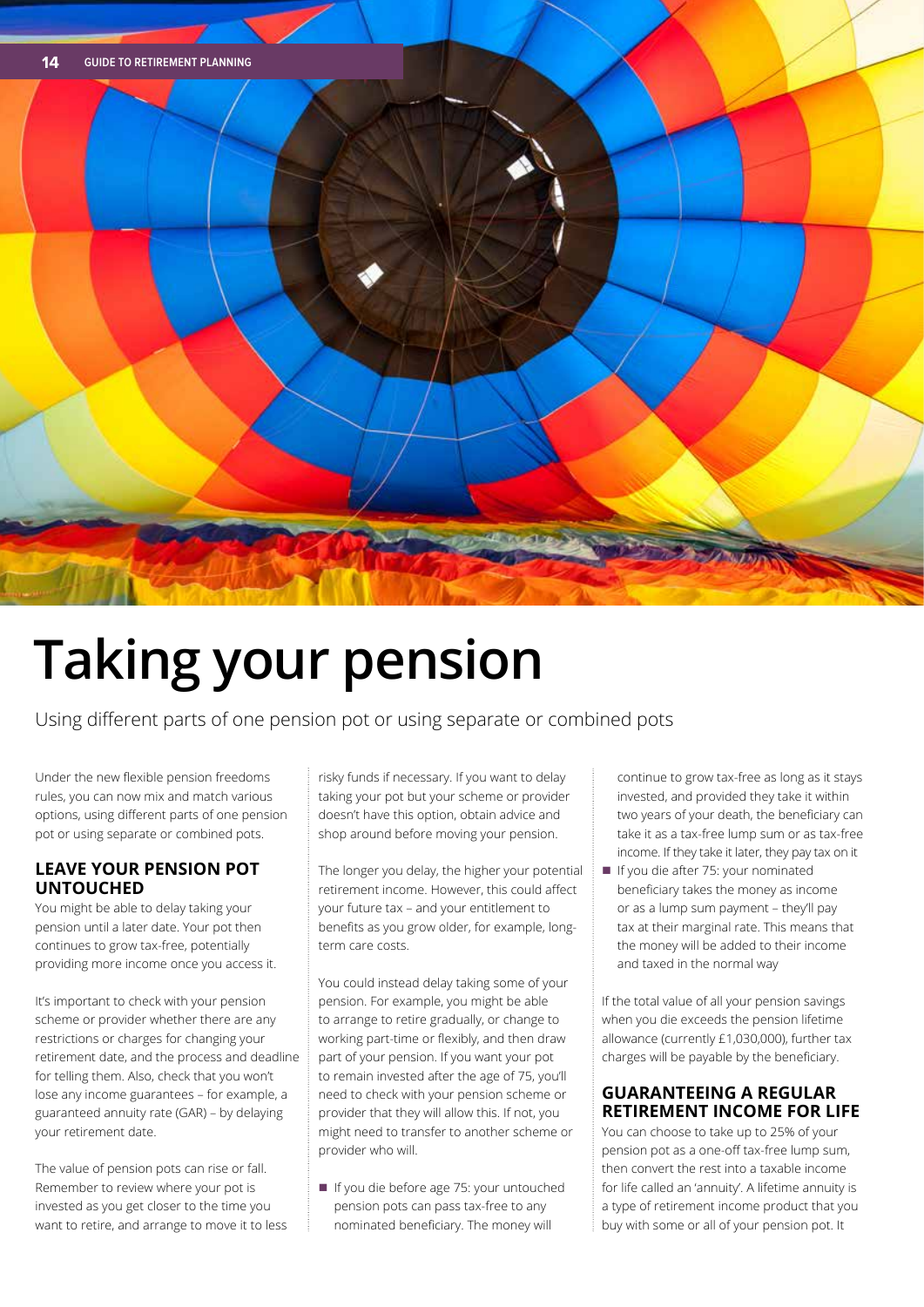guarantees a regular retirement income for life. You can also choose to provide an income for life for a dependent or other beneficiary after you die.

Lifetime annuity options and features vary – what is suitable for you will depend on your personal circumstances, your life expectancy and your attitude to risk. You can normally choose to take up to 25% of your pension pot – or of the amount you're allocating to buy an annuity – as a tax-free lump sum.

This retirement income from an annuity is taxed as normal income. Typically, the older you are when you take out an annuity, the higher the income (annuity rate) you'll get.

#### **Two types of lifetime annuity to choose from:**

- $\blacksquare$  Basic lifetime annuities where you set your income in advance
- $\blacksquare$  Investment-linked annuities where your income rises and falls in line with investment performance, but will never fall below a guaranteed minimum

Basic lifetime annuities offer a range of income options designed to match different personal circumstances and attitude to risk.

#### **Decide whether you want:**

- $\Box$  One that provides an income for life for you only – a single life annuity, or one that also provides an income for life for a dependant or other nominated beneficiary after you die – called a 'joint life annuity'
- $\blacksquare$  Payments to continue to a nominated beneficiary for a set number of years (for example, ten years) from the time the annuity starts in case you die unexpectedly early – called a 'guarantee period'
- Value protection' less commonly used, but designed to pay your nominated beneficiary the value of the pot used to buy the annuity less income already paid out when you die

Your choices affect how much income you can receive, and also where you expect to live when you retire could affect how much income you get.

If you have a medical condition, are overweight or smoke, you might be able to get a higher income by opting for an 'enhanced' or 'impaired life' annuity.

#### **INVESTMENT-LINKED ANNUITIES**

Investment-linked annuities also pay you an income for life, but the amount you get can fuctuate depending on how well the underlying investments perform. If the investments do well, they offer the chance of a higher income. However, you have to be comfortable with the risk that your income could fall if the investments don't do as well as expected. All investment-linked annuities guarantee a minimum income if the fund's performance is weak.

With investment-linked annuities, you can also opt for joint or single annuity, guarantee periods, value protection, and higher rates if you have a short life expectancy due to poor health or lifestyle. However, not all providers will offer these options.

#### **FLEXIBLE RETIREMENT INCOME – FLEXI-ACCESS DRAWDOWN**

With fexi-access drawdown, when you come to take your pension, you reinvest your pot into funds designed to provide you with a regular retirement income. This income may vary depending on the fund's performance, and it isn't guaranteed for life. Unlike with a lifetime annuity, your income isn't guaranteed for life – so you need to manage your investments carefully.

You can normally choose to take up to 25% of your pension pot as a tax-free lump sum. You then move the rest into one or more funds that allow you to take a taxable income at times to suit you. Increasingly, many people are using it to take a regular income.

You choose funds to invest in that match your income objectives and attitude to risk and set the income you want. The income you receive might be adjusted periodically depending on the performance of your investments.

Once you've taken your tax-free lump sum, you can start taking the income right away or wait until a later date.

You can also move your pension pot gradually into income drawdown. You can take up to a quarter of each amount you move from your pot tax-free and place the rest into income drawdown.

You can at any time use all or part of the funds in your income drawdown to buy an annuity or other type of retirement income product that might offer guarantees about growth and/ or income.

Flexi-access drawdown is a complex product, so it's important to obtain professional fnancial advice to discuss the options available. You need to carefully plan how much income you can afford to take under fexi-access drawdown, otherwise there's a risk you'll run out of money.

#### **This could happen if:**

- You live longer than you've planned for
- You take out too much in the early years
- $\blacksquare$  Your investments don't perform as well as you expect, and you don't adjust the amount you take accordingly

If you choose flexi-access drawdown, it's important to regularly review your investments. Not all pension schemes or providers offer fexi-access drawdown. Even if yours does, it's important to compare what else is on the market as charges, the choice of funds and fexibility might vary from one provider to another.

Any money you take from your pension pot using income drawdown will be added to your income for the year and taxed in the normal way. Large withdrawals could push you into a higher tax band, so bear this in mind when deciding how much to take and when.

If the value of all of your pension savings is above £1,030,000 when you access your pot (2018/19 tax year), further tax charges might apply.

If the value of your pension pot is £10,000 or more, once you start to take income, the amount of defned contribution pension savings which you can get tax relief on each year falls from £40,000 (the 'annual allowance') to £4,000 (called the 'Money Purchase Annual Allowance' or 'MPAA').

If you want to carry on building up your pension pot, this might infuence when you start taking income.

You can nominate who you'd like to receive any money left in your drawdown fund when you die.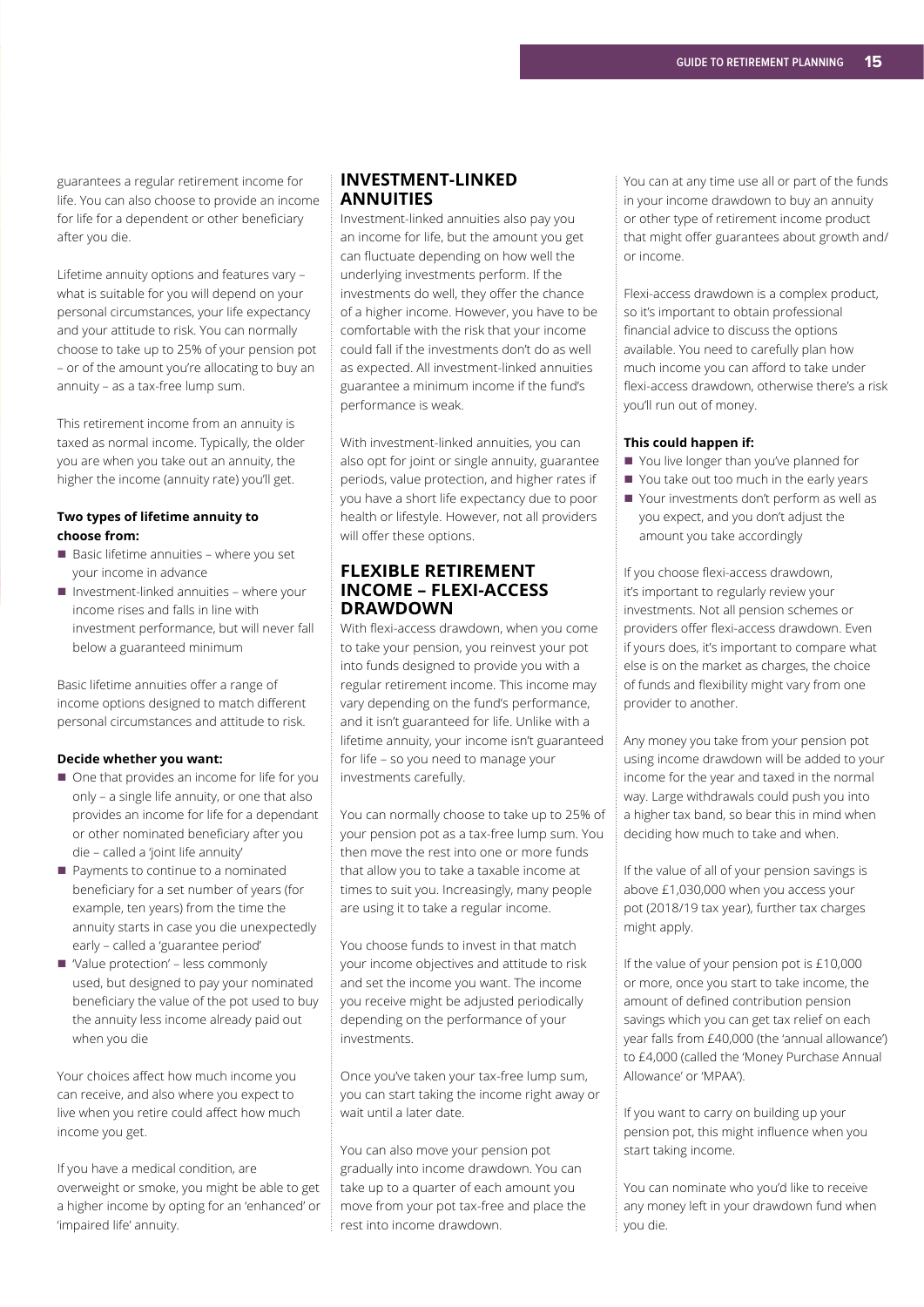- $\blacksquare$  If you die before the age of 75, any money left in your drawdown fund passes tax-free to your nominated beneficiary whether they take it as a lump sum or as income. These payments must begin within two years of your death, or the beneficiary will have to pay Income Tax on them
- **n** If you die after the age of 75 and your nominated beneficiary takes the money as income or lump sum, they will pay tax at their marginal rate. This means that any income or lump sum taken on or after this date will be added to their income and taxed in the normal way

#### **COMBINING YOUR RETIREMENT OPTIONS**

You don't have to choose one option when deciding how to access your pension – you can combine your options as appropriate, and take cash and income at different times to suit your needs.

You can also keep saving into a pension if you wish, and get tax relief up to age 75.

#### **Which option or combination is right for you will depend on:**

- Your age and health
- When you stop or reduce your work
- Whether you have financial dependents
- Your income objectives and attitude to risk
- $\blacksquare$  The size of your pension pot and other savings
- Whether your circumstances are likely to change in the future
- Any pension or other savings your spouse or partner has, if relevant

The choices you face when considering taking some or all of your pension pot are very complex, and you should obtain professional advice to assess your best option or combination of options.

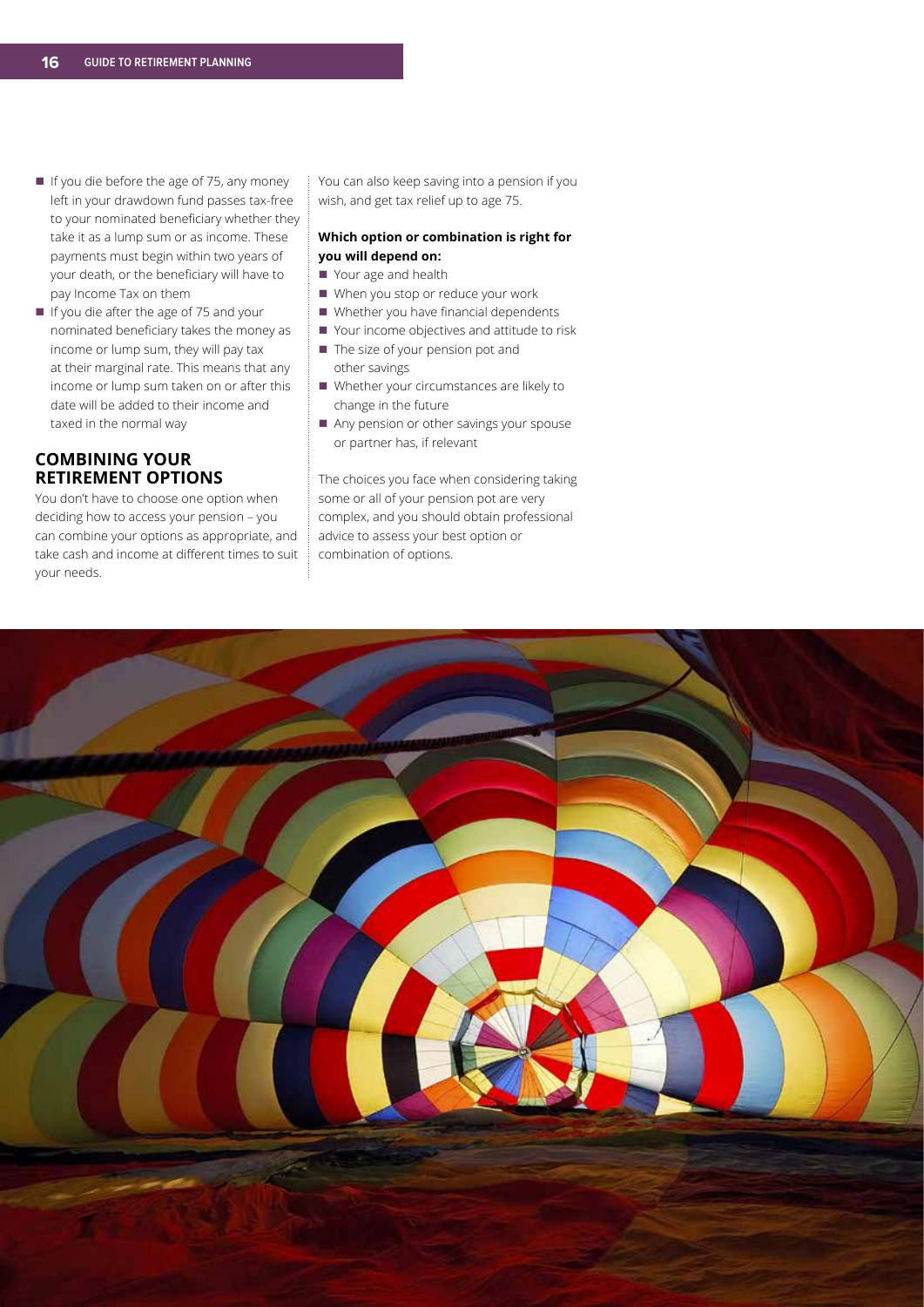

# **Buying an annuity**

A regular retirement income for the rest of your life

One way to use your pension pot is to buy an annuity. This gives you a regular retirement income – usually for the rest of your life. In most cases, this is a one-off, irreversible decision, so it's crucial to choose the right type and get the best deal you can.

Until recently, most people with a defned contribution pension (based on how much has been paid their pension pot – also known as a 'money purchase pension') used their pot to buy an annuity. However, you can now access and use your pension pot in any way you wish from age 55.

You don't have to buy an annuity from your pension provider – you can shop around on the open market to help ensure you get the best deal and options for you.

#### **DECIDE ON THE TYPE OF ANNUITY YOU WANT**

Choosing an annuity is about more than getting the best value on the market. There are different annuity types (ones that pay an income for life – including basic lifetime annuities and investment-linked annuities –

and 'fxed-term' annuities that pay an income for a set period).

Within these types, you have several options for how you want the income paid. It's important to choose the right annuity type and income options for your circumstances and pension pot.

#### **HIGHER INCOME FOR POOR HEALTH OR LIFESTYLE**

If you have a diagnosed medical condition or poor lifestyle, you could qualify for a higher retirement income from an 'enhanced annuity'. So don't hide your health problems or unhealthy lifestyle. It pays to tell your provider – and other providers when shopping around – if, for example, you're a smoker or have high blood pressure.

#### **CHECK WHAT YOUR PENSION PROVIDER IS OFFERING**

#### **At least six weeks before your retirement date, your provider will contact you with:**

Details of the value of your pension pot

 $\blacksquare$  An indication of the retirement income your pot would generate if you bought a basic lifetime annuity with it

It's important to check whether your agreement with your provider includes a guaranteed annuity rate (GAR). These can be very valuable, as they can offer much better rates than those generally available. A GAR might come with restrictions but can lead to a signifcant boost to your retirement income.

The retirement income that your current provider offers you is your starting point for fnding out if you can get a better rate elsewhere.

#### **DISCUSS YOUR OPTIONS**

In most cases, choosing an annuity is a decision that will determine your income for the rest of your life, so it's extremely important to make the right choice.

You should discuss your findings with a professional fnancial adviser before choosing an annuity.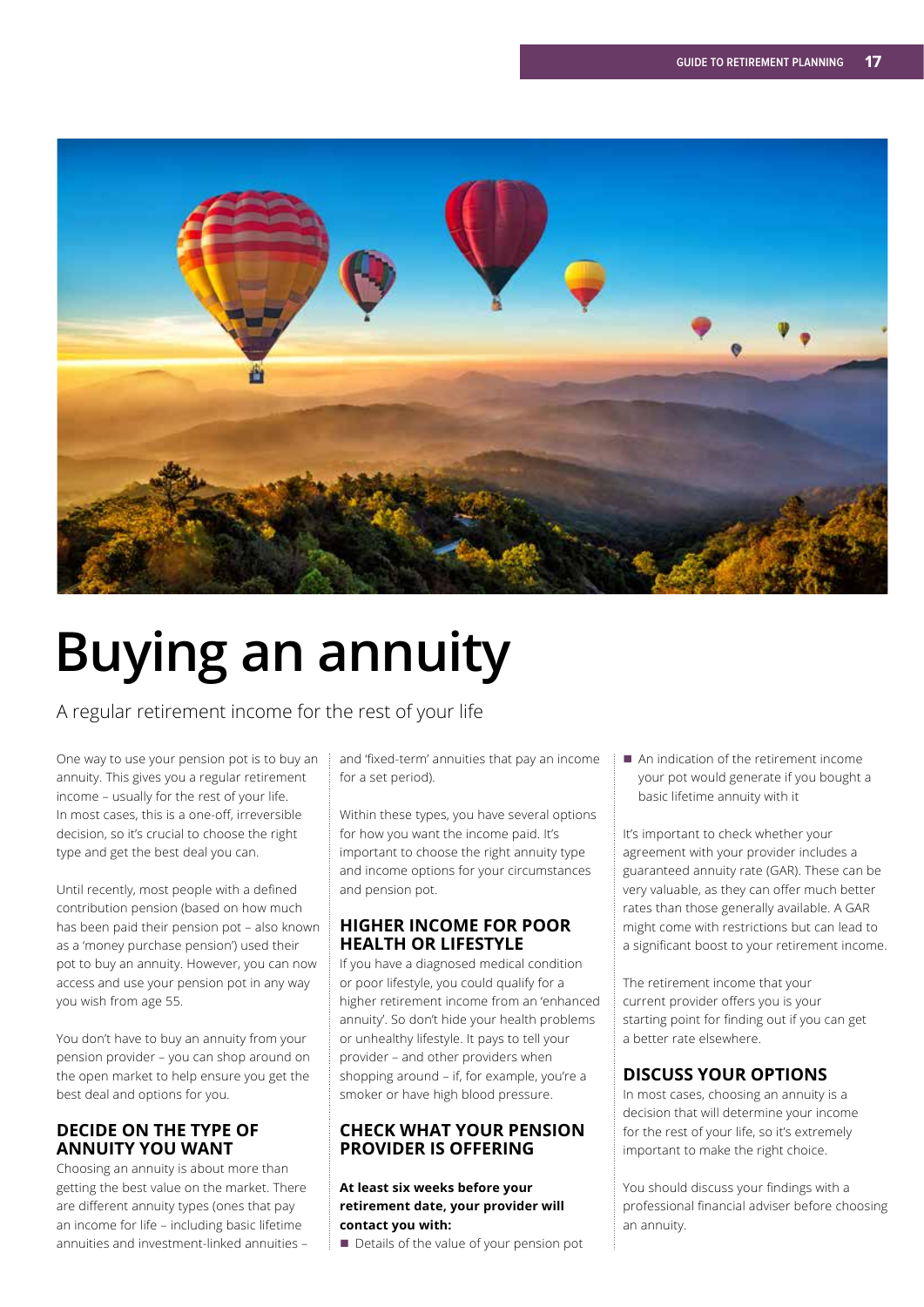### **Deciding what to do with your savings in retirement**

Make sure you don't run out of money or face a reduced standard of living

Increasingly, more and more pensioners are keeping much of their pension invested after they retire. This means they're faced with two very different risks when deciding what to do with their savings in retirement in a world of 'pension freedoms'. Since April 2015, people who reach retirement have had much greater fexibility over how they use their pension funds to pay for their later years.

A recent report[1] identifed that many savers in retirement are either taking 'too little' risk (the 'risk averse' retiree) or taking 'the wrong sort' of risk (the 'reckless' retiree). Each of these approaches increases the danger of a saver either running out of money during their retirement or having to face a reduced standard of living.

#### **THE RISK-AVERSE RETIREE – HOW CAN YOU TAKE TOO LITTLE RISK?**

An example of taking 'too little' risk is the saver who takes their tax-free cash at retirement and invests the rest in an ultra-low risk investment such as a Cash ISA, believing this to be the safe approach. The report points out that 'investing in retirement is still long-term investing' and shows that decades of lowreturn saving can seriously damage the living standards of retirees.

It highlights the case of someone who retired ten years ago with an illustrative pension pot of £100,000 which they invested in cash.

Assuming they withdrew money at £7,500 per year (in line with annuity rates at the time), they would now be down to £27,000 and likely to run out in around four years' time, less than ffteen years into retirement. By contrast, if the same money had been invested in UK shares, there would still be around £48,000 left in the pot, despite the 2008 stock market crash.

#### **THE RECKLESS RETIREE – WHAT IS 'THE WRONG SORT' OF RISK?**

In an era of low interest rates, some retired people may be tempted to seek out more unusual forms of investment with apparently high rates of return but accompanied by much greater risk to their capital. Examples could include peer-to-peer lending, investment in aircraft leasing or even crypto currencies such as bitcoin.

Concentrated exposure to a single, potentially volatile investment can produce very poor outcomes, particularly if bad returns come early in retirement. The pension pot in the previous example would still have £88,000 in it if the bad year for UK shares had happened at the end of the ten-year period we looked at and not at the start.

#### **THE RATIONAL RETIREE – WHAT IS THE BEST WAY TO HANDLE RISK IN RETIREMENT?**

Rather than invest in an ultra-low-risk way or chase individual high-risk investments, the report identifes a 'third way' of spreading risk across a range of assets, including company shares, bonds and property, both at home and abroad. This multi-asset approach can be expected to provide better returns over retirement than cautious investing in cash but also helps to smooth the ups and downs of individual investments.

Pension freedoms open up new possibilities for people in retirement, but they create new dangers as well. There is the danger of being too cautious and not making your money work hard enough – investing in retirement is still long-term investing. There is also the danger of taking the wrong sort of risk, seeking high returns but putting your capital at risk. Spreading money across a range of asset classes and in different markets at home and abroad is likely to deliver better returns in retirement – and a more sustainable income – than remaining in cash, without exposing you to the capital risks that can come from chasing after more exotic or risky types of investment.

#### **Source data:**

*[1] Research report published 13 January 2018 by mutual insurer Royal London*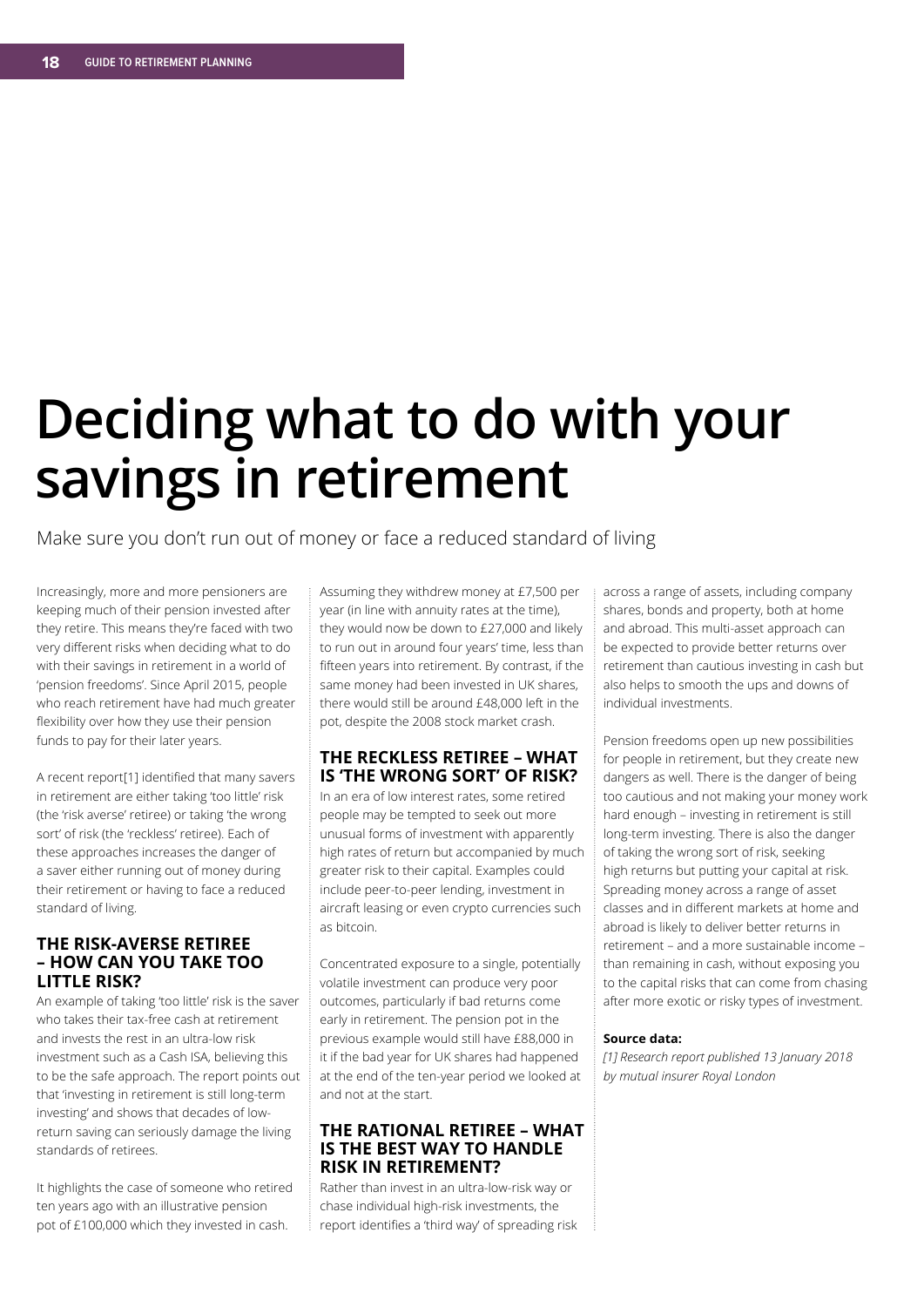### **Embracing the benefits of retirement**

New lease of life and new-found time

As with any new life stage, planning often helps a smooth transition from the old to the new. Preparing properly for anything new requires planning and commitment. Spending time on planning now will ensure you enjoy the retirement you've worked hard to achieve.

According to new research[1], retirement has meant a new lease of life for millions of people who have given up work in the last ten years, with more than one in four (26%) saying they are fitter and healthier since they stopped working. Far from winding down, nearly half of those who have retired since the height of the fnancial crisis (48%) say they are busier and more active than they anticipated.

#### **EXPERIENCE OF RETIREMENT**

Through embracing the benefits of retirement and making the most of the new-found time, more than one in three (35%) say they have more time to make their life more adventurous than they could have hoped while they were still at work.

When asked how else their experience of retirement was exceeding their expectations, many of those who have become pensioners in the last ten years pointed to improvements in their relationships. More than a quarter (26%) believe they now get on better with their partner, while 25% think that their relationship with their family is happier since stopping work. Meanwhile, just under one in four (23%) say their social life has improved more than they expected.

#### **PROFESSIONAL FINANCIAL ADVICE**

As people who plan to finish work in the next ten years begin to look forward to their retirement, there's plenty they can still do to make sure they are as comfortable as the people who have become pensioners over the last decade. Most importantly, in the face of changing pension rules, many people will beneft from obtaining professional fnancial advice in the run-up to retirement.

Retirement will continue to change over the coming years, but for many people the desire to make the most of their new-found free time will remain. Refecting on their retirement in general, the vast majority who gave up work in the last ten years (86%) said that it had met their expectations or they were happy with how it had panned out so far, while only one in eight (13%) said that it has been a disappointment.

#### **THOUGHTS, FEELINGS, EMOTIONS**

Nearly two in fve (37%) thought they would have missed work more than they have since retiring, and in fact one in four (26%) wish they had retired earlier. Meanwhile, on refection, more than one in ten (11%) wish they had been more active or found a job in the early years of their retirement.

It's important to prepare your thoughts, feelings and emotions for the next phase in your life: a time to look forward to and welcome as a chance to do the things you have been dreaming about, as well as a rest after a long career. There is likely to be a mixture of feelings and thoughts as you start on this new venture into uncharted territory.

#### **Source Data:**

*[1] Consumer Intelligence conducted an independent online survey for Prudential between 26 May and 5 June 2017 among 751 adults in the UK who had retired within the last ten years.*

The law and tax rates may change in the future. These details are based on our understanding of the current 2018/19 tax laws and HM Revenue & Customs' practice, which is subject to change. The amount of tax you pay and the value of any tax relief will depend on your individual circumstances.